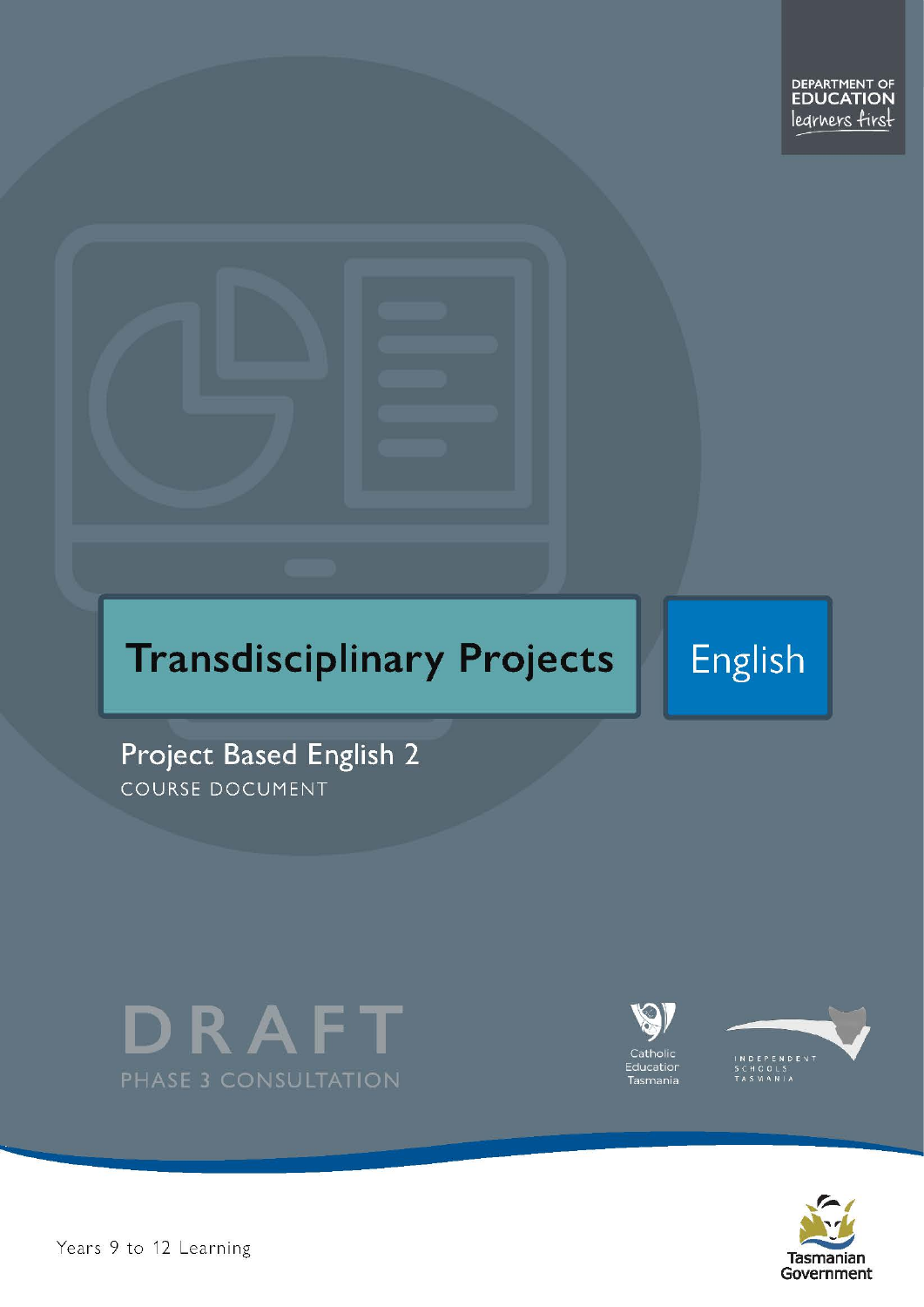### Table of Contents

Phase 3 Consultation Draft Published: March 2021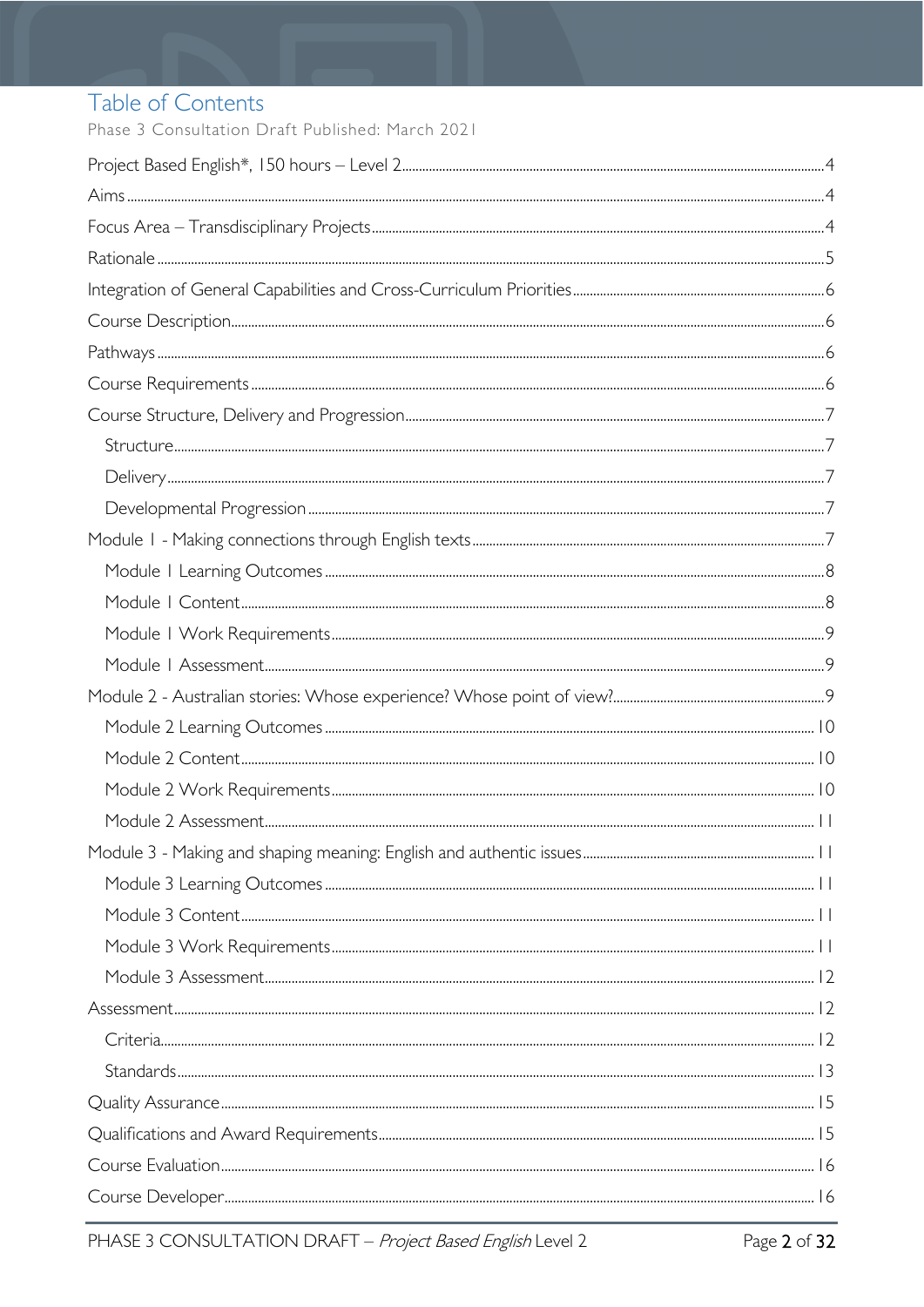| Elective 2 Changing the World one Song at a Time: Making Connections Between English and the |
|----------------------------------------------------------------------------------------------|
|                                                                                              |
|                                                                                              |
|                                                                                              |
|                                                                                              |
|                                                                                              |
|                                                                                              |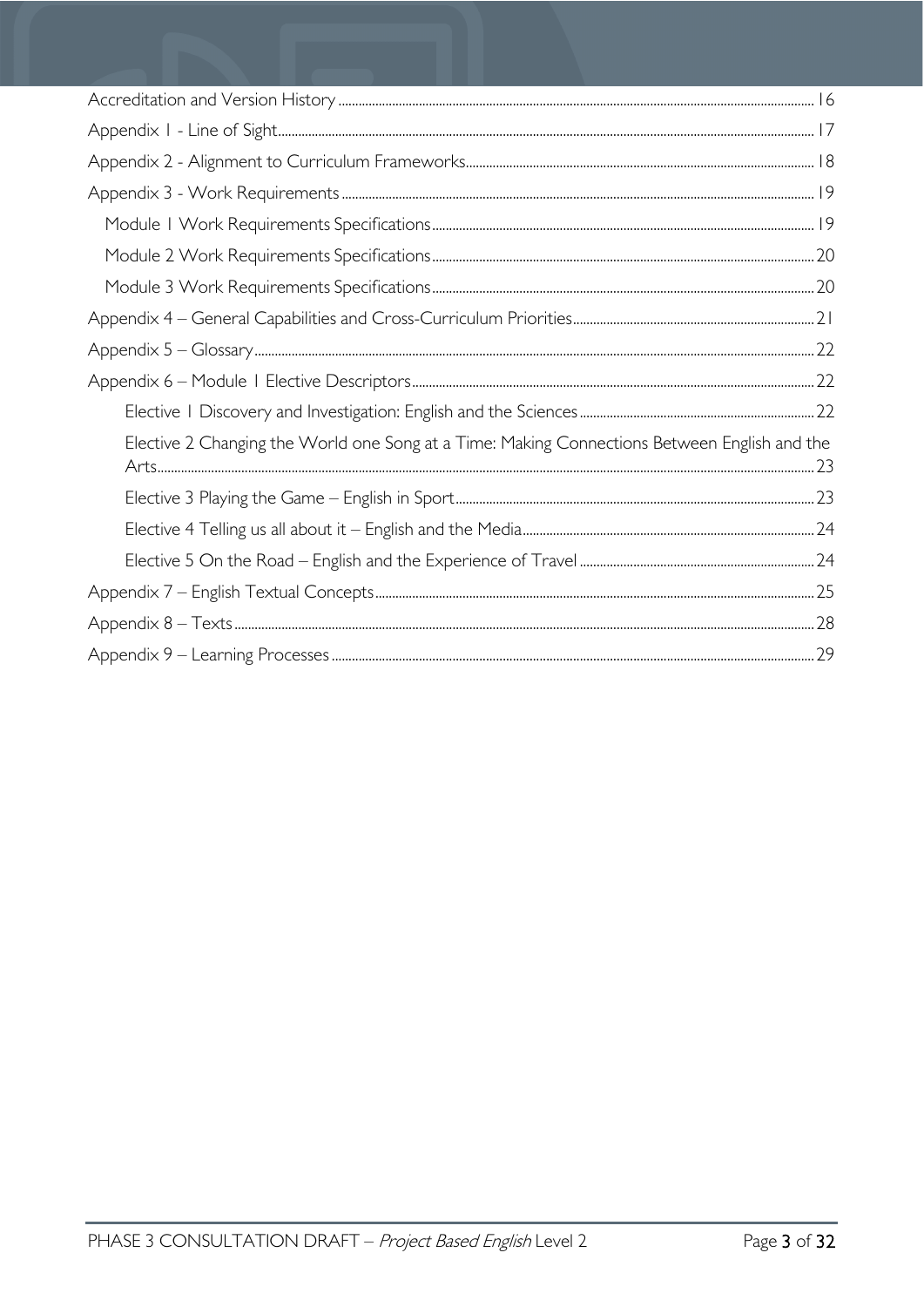### <span id="page-3-0"></span>Project Based English\*, 150 hours – Level 2

\*There is a proposed name change for this course to English Inquiry.

This course is the Level 2 component of the Project Based English program.

### <span id="page-3-1"></span>Aims

The purpose of Years 9 to 12 [Education](https://publicdocumentcentre.education.tas.gov.au/library/Shared%20Documents/Years-9-to-12-Education-Framework.pdf) is to enable all students to achieve their potential through Years 9 to 12 and beyond in further study, training or employment.

Years 9 to 12 Education enables: Personal Empowerment, Cultural Transmission, Preparation for Citizenship and Preparation for Work.

This course supports the principles of Access, Agency, Excellence, Balance, Support and Achievement as part of a range of programs that enables students to access a diverse and highly flexible range of learning opportunities suited to their level of readiness, interests and aspirations.

Courses aligned to the Years 9 to 12 Curriculum [Framework](https://publicdocumentcentre.education.tas.gov.au/library/Shared%20Documents/Education%209-12%20Frameworks%20A3%20WEB%20POSTER.pdf) belong to one of the five focus areas of Discipline-based Study, Transdisciplinary Projects, Professional Studies, Work-based Learning and Personal Futures.

Project Based English is a Transdisciplinary course.

### <span id="page-3-2"></span>Focus Area – Transdisciplinary Projects

Transdisciplinary Projects courses require students to integrate, transfer and reflect on their prior knowledge, skills, attitudes and values in transdisciplinary ways. Students will engage critically and creatively to integrate the learning and ways of working from multiple disciplines. Students will produce outcomes that are only possible through the intersection between disciplines. Students will share the outcomes of Transdisciplinary Projects as appropriate to their methodology, and their exhibition of work will form a major element of their assessment. Students will reflect upon their learning by evaluating their project outputs, the effectiveness of their methodology and the implications of their work on the pre-existing body of knowledge.

Transdisciplinary projects courses have three key features that guide teaching and learning:

- engage and ideate
- connect and apply
- exhibit and reflect.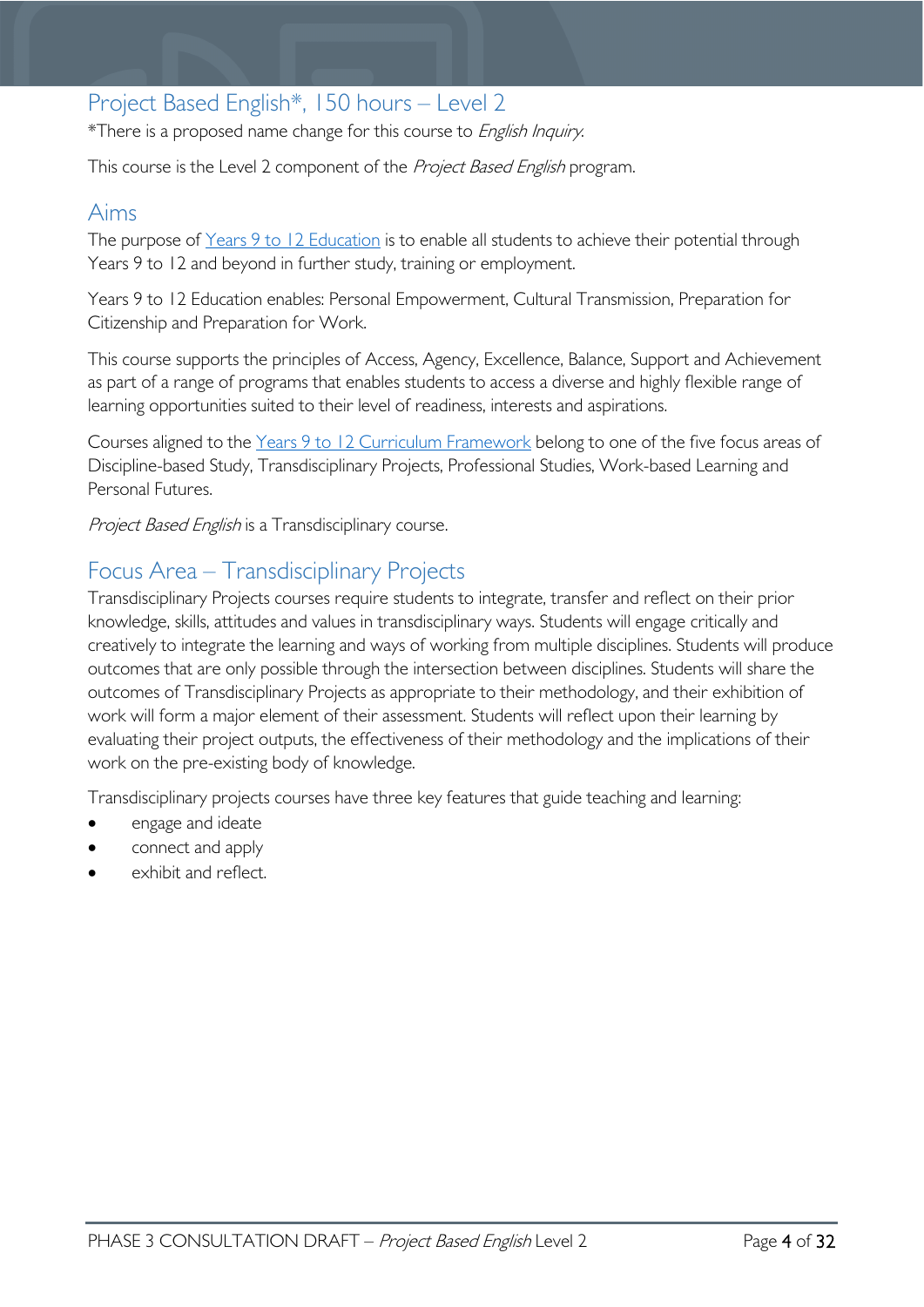

Figure 1: Transdisciplinary Project Cycle of Learning (adapted from OECD Learning Compass 2030)

In this course learners will do this by:

- engaging in inquiry-based learning to explore what texts tell us about human experience and how this can be represented in different ways in different texts.
- making connections between language, concepts, English Textual Concepts and issues in literary texts and differing contexts: everyday, social, cultural, community, further education, interdisciplinary and work.
- applying critical and creative thinking strategies and intercultural understanding through a range of modes to make, shape and communicate meaning by responding to and producing texts.
- engaging in a range of learning processes: understanding, connecting, engaging personally, engaging critically, reflecting and experimenting to enact the three features of Transdisciplinary projects.

A broad range of Inquiry based learning approaches, processes and models may be applied in this course: e.g., Inquiry Based Learning, Project Based Learning, Problem Based Learning. Whilst an inquiry approach guides the learning of all modules, unless stipulated in the course document, the number and duration of class or small group of individual inquiries/projects will be determined by the provider, and the needs of the learners.

### <span id="page-4-0"></span>**Rationale**

The Project Based English Level 2 course focuses on consolidating and refining the skills and knowledge needed by students to become competent, confident and engaged communicators and to study and enjoy a breadth and variety of texts in English. Student agency and voice matter. Learners recognise language and texts as relevant in their lives now and in the future and learn to understand, accept or challenge the values and attitudes in these texts.

Through an inquiry driven methodology, the course aims to develop students' language, literacy and literary knowledge, understanding and skills. Learners will use a range of processes to ideate, design, plan, act, reflect and communicate/present their learning. The study of English is the driver of this course and the English discipline must be clearly embedded in any transdisciplinary connections made through concept or context.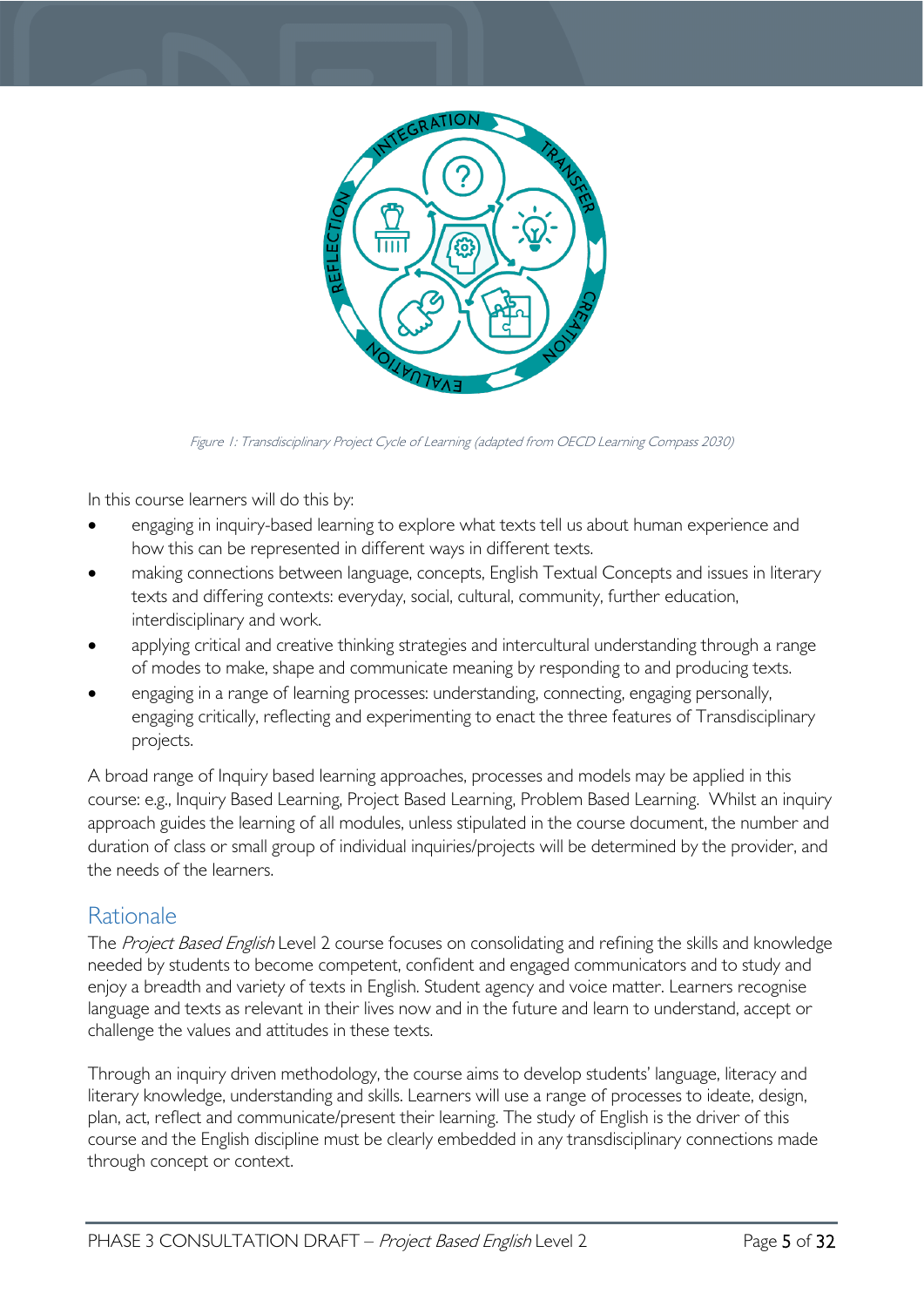Students engage with language and texts to foster skills to communicate confidently and effectively in Standard Australian English in a variety of contemporary contexts and social situations, including everyday, social, community, further education and work-related contexts. They choose generic structures, language, language features and technologies to best convey meaning. They develop skills to read for meaning and purpose, and to use, critique and appreciate a range of contemporary literary and non-literary texts.

Students use language effectively to produce texts for a variety of purposes and audiences and engage creative and imaginative thinking to explore their own world and the worlds of others. They actively and critically interact with a range of texts, developing an awareness of how the language they engage with positions them and others.

### <span id="page-5-0"></span>Integration of General Capabilities and Cross-Curriculum Priorities

- Critical and creative thinking  $\mathbb{C}$
- **Intercultural understanding S**
- Literacy ■

The cross-curriculum priorities are enabled through this course are:

- Aboriginal and Torres Strait Islander Histories and Cultures  $\mathcal$
- Asia and Australia's Engagement with Asia AA
- Sustainability  $\triangleq$

### <span id="page-5-1"></span>Course Description

Project Based English Level 2 is a practical course based on active inquiry. Students engage in authentic, interactive learning experiences. They investigate, create and respond to an engaging question, problem or challenge. Students explore the ideas, values, language features and structures of texts in a range of contexts. Students engage in authentic, interactive learning experiences. They make transdisciplinary connections between English and other areas such as science, music, sport, media and travel.

### <span id="page-5-2"></span>Pathways

- The Project Based English Level 2 course enables sequential learning continuity from:
- Years 9-10 Australian Curriculum English
- Project Based English Level 1.
- The Project Based English Level 2 course enables sequential learning continuity to:
- Project Based English Level 3.

#### <span id="page-5-3"></span>Course Requirements

#### Access considerations

There are no pre-requisites for this course.

#### Resources

- access to a computer, phone and the internet
- engagement with the community inside and outside the classroom through avenues for example visits, surveys, interviews, listening to guest speakers and/or excursions.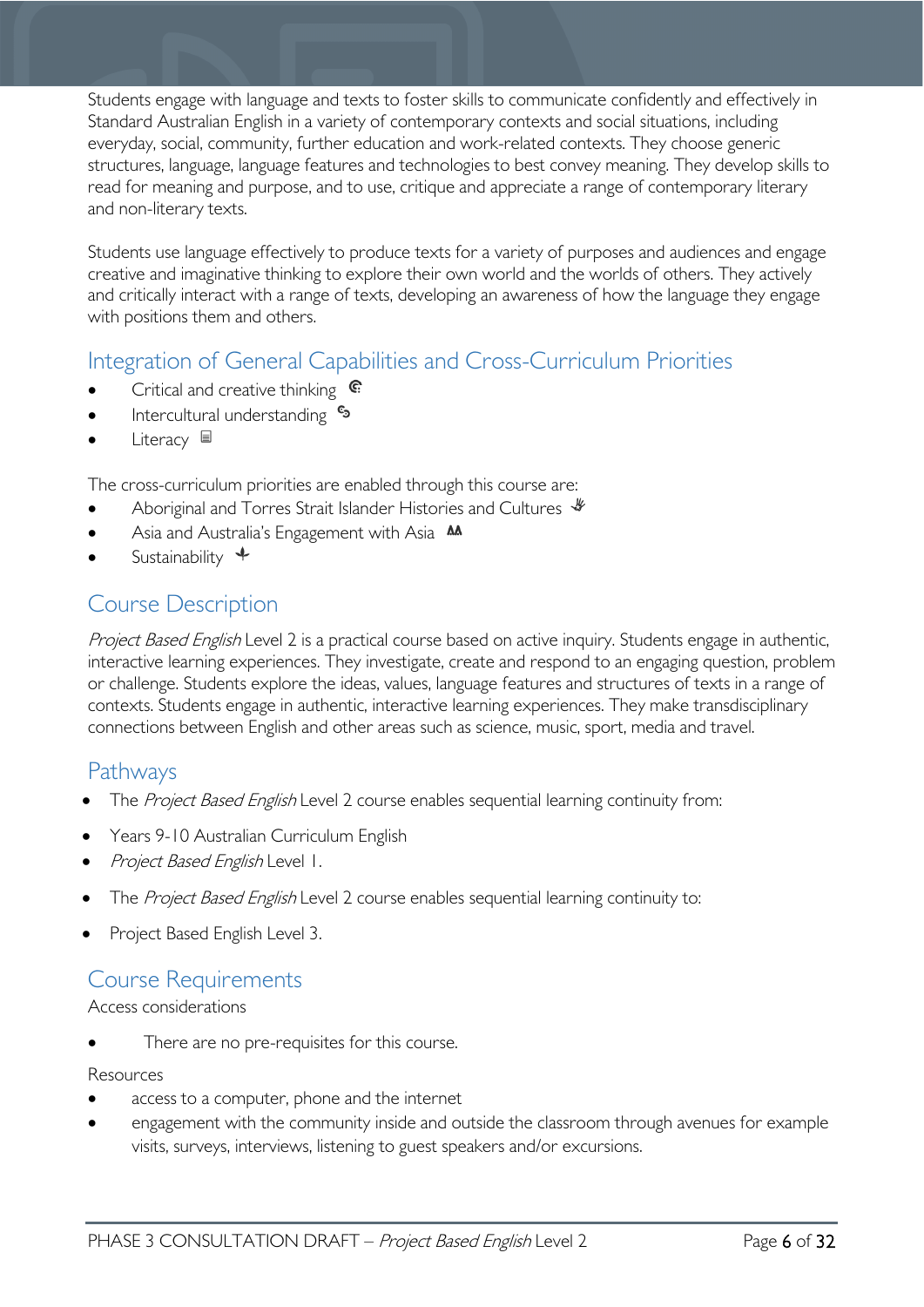### <span id="page-6-0"></span>Course Structure, Delivery and Progression

#### <span id="page-6-1"></span>**Structure**

This course consists of three 50-hour modules.

Modules available Core Module 1: Making connections through English texts Core Module 2: Australian stories: Whose experience? Whose point of view? Core Module 3: Making and shaping meaning: English and authentic issues



#### <span id="page-6-2"></span>**Delivery**

The three modules should be delivered in order 1, 2, 3.

#### <span id="page-6-3"></span>Developmental Progression

Module 1 introduces the learner to key ideas, concepts, skills, knowledge and understanding. Module 2 enables the learner to build upon these key ideas, concepts, skills, knowledge and understanding. Module 3 enables the learner to further build on these key ideas, concepts, skills, knowledge and understanding.

The progression of learning is evidenced through assessment opportunities which provide feedback to promote further learning. A culminating performance of understanding is reflected in the final work requirements.

### <span id="page-6-4"></span>Module 1 - Making connections through English texts

Through an inquiry-based learning approach, Module 1 focuses on making connections through English by comprehending and responding to the ideas and information presented in a range of texts and forms. Learners are taught a variety of strategies to assist comprehension. They read, view and listen to texts to connect, interpret and visualise ideas. They learn how to respond personally and logically to texts, by questioning, using inferential reasoning and determining the importance of content and structure. The module considers how organisational features of texts help the audience to understand the text. It emphasises the relationships between context, purpose and audience in different language modes and types of texts, and their impact on meaning. To support their learning students will use relevant English Textual Concepts\* to engage with and respond to texts. Students learn to interact with others in everyday and other contexts. Emphasis is placed on the communication of ideas and information both accurately and imaginatively through a range of modes. Learners apply their understanding of language through the creation of texts for different purposes in real or imagined contexts.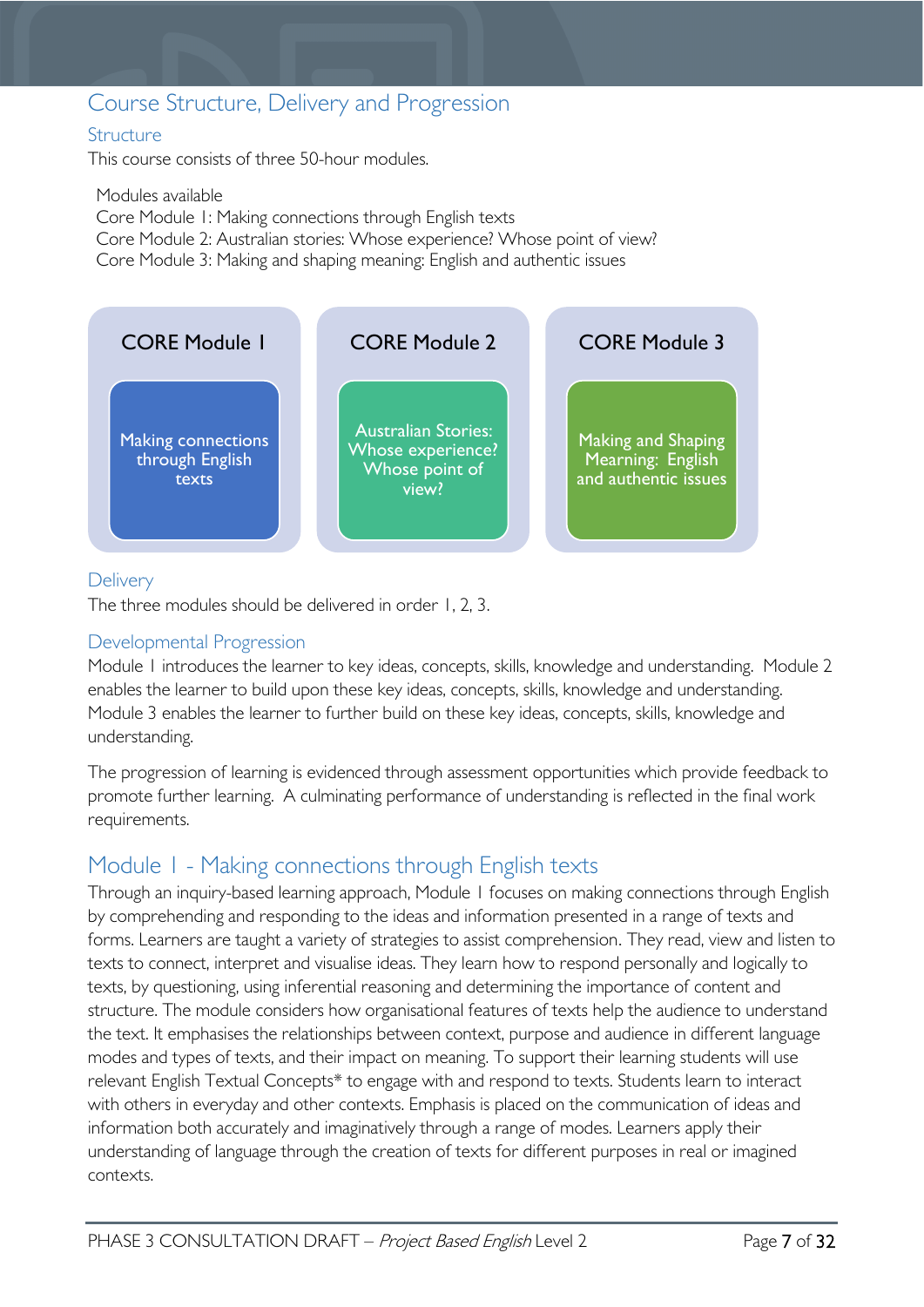Transdisciplinary connections with English are made through ideas, texts and contexts. In English the way a point of view or perspective is communicated to affect an audience and shape meaning is more important than identification of the social message. It is about how the relationship between mode, medium and message affects audience. Language, word choice, grammatical structure and organisation of the material are central to this understanding. An inquiry-based learning approach enables learners to acquire and share their disciplinary knowledge through a range of learning processes: understanding, connecting, engaging personally, engaging critically, reflecting and experimenting.

See Appendix 7 for English Textual Concepts\* See Appendix 8 for Text Requirements See Appendix 9 for Learning Processes

This Module contains electives of which one must be taught.

Through the English unit descriptor and content identified in this Module teaching and learning programs are designed on one of the transdisciplinary electives identified below:

- Discovery and investigation: Making connections between English and the sciences
- Music Video and Songs: Making connections between English and the Arts
- Playing the Game Making connections English and sports
- Telling us all about it  $-$  Making connections between English and the media
- On the road Making connections between English and the experience of travel.

See Appendix 6 for detailed outlines for the electives.

#### <span id="page-7-0"></span>Module 1 Learning Outcomes

On successful completion of this module, learners will be able to:

- 1. develop and apply communication skills and strategies through reading, viewing, listening, writing, listening and speaking for interaction with others in real or imagined contexts
- 2. interpret and analyse texts: examining language choices and the likely or intended effect of these choices in a range of texts
- 3. create oral, written and multimodal texts appropriate for audience and purpose in everyday, community, workplace and social contexts
- 4. comprehend and respond to information, ideas in texts selected from differing contexts, for a variety of purposes

#### <span id="page-7-1"></span>Module 1 Content

To achieve the learning outcomes learners will draw on the following knowledge and skills developed through study of this module. Learners:

- examine the language and structures of a range of texts to identify and understand the main ideas
- consider and explain personal connections between their own experiences and experiences communicated in texts
- locate, extract information and ideas from texts, using text features and structures
- use strategies and skills for comprehending English texts including:
	- predicting meaning using text structures and language features
	- o critical thinking to explore different ways in which a text can be interpreted and questioned.
- examine how texts are constructed for particular purposes, audiences and contexts
- explain how text structures, language features, and narrative features are used to shape response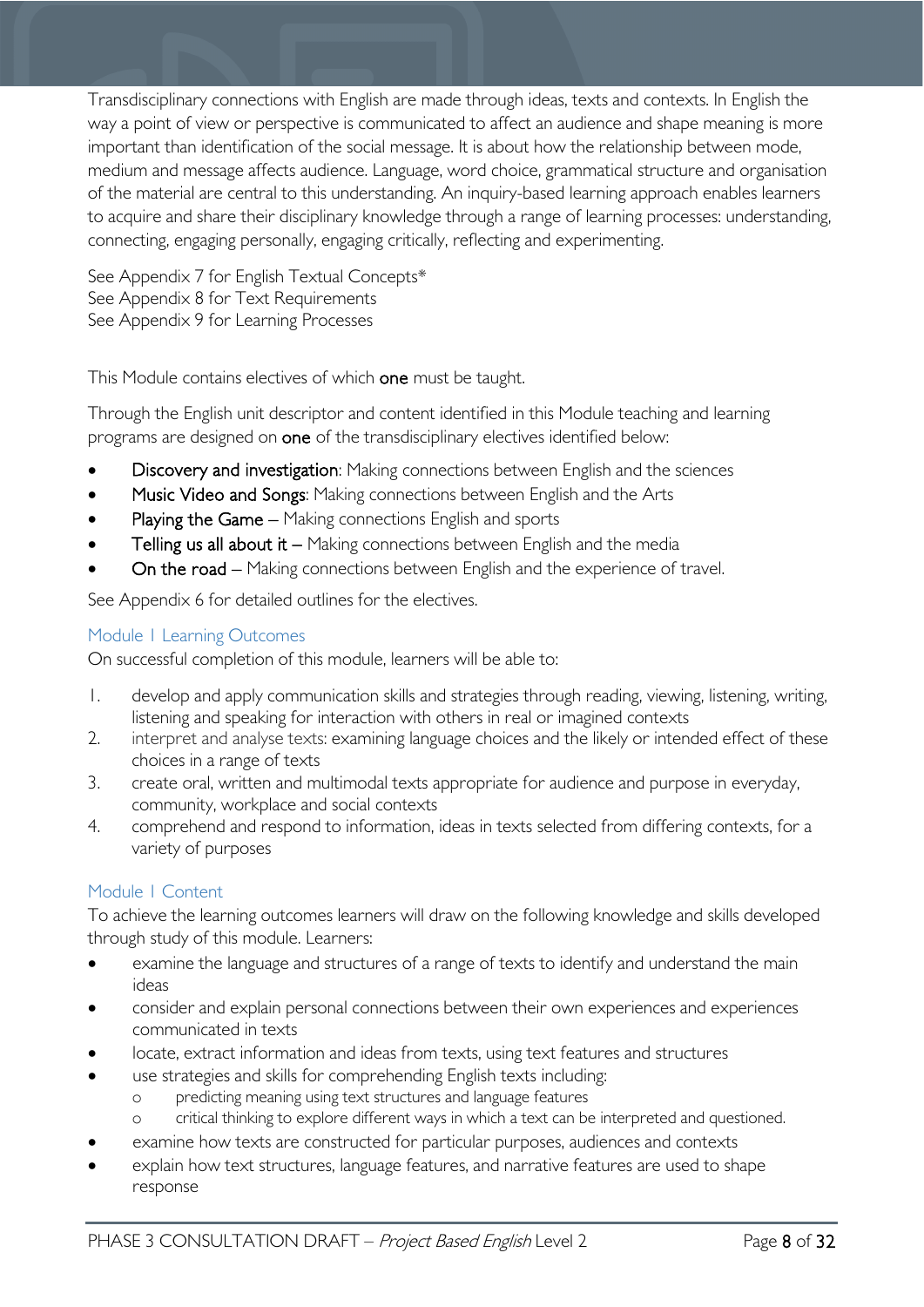- apply understanding of relevant English Textual Concepts\* to engage with and respond to texts
- develop skills by using appropriate vocabulary, accurate spelling, punctuation and grammar to enable effective communication
- create a range of texts using appropriate language, content and mode for different purposes and audiences, and contexts
- recognise and use text structures and language features to communicate ideas and information in a range of mediums and digital technologies
- use strategies for planning, recording sources of information and proofreading
- communicating and interacting with others adapting speaking and listening behaviours to different contexts.

#### <span id="page-8-0"></span>Module 1 Work Requirements

The work requirements of a course are processes, products or performances that provide a significant demonstration of achievement that is measurable against the course's standards. Work requirements need not be the sole form of assessment for a module.

This module includes short response and extended response work requirements.

- the nature of the two responses must be different and cannot be the same.
- the modes used to communicate meaning in the responses must also vary.
- one Short Response which can be either: creative, imaginative, analytical, interpretive or persuasive
- one Extended Response which can be either: creative, imaginative, analytical, interpretive or persuasive.

See Appendix 3 for summary of Work Requirement specifications for this course.

#### <span id="page-8-1"></span>Module 1 Assessment

This module will assess criteria 1, 2 3, 4.

### <span id="page-8-2"></span>Module 2 - Australian stories: Whose experience? Whose point of view?

Through an inquiry-based learning approach, module 2 focuses on interpreting ideas and arguments in a range of texts and contexts. Learners identify and explore ideas, arguments, values and viewpoints about ideas, events, people/characters represented in texts drawn from different contexts. By analysing text structures and language features and identifying the ideas, arguments and values expressed, students make inferences about the purposes and the intended audiences of texts. Learners examine the connections between purpose and structure and how a text's meaning is influenced by the context in which it is created and received. Learners integrate relevant information and ideas from texts to develop their own interpretations. They learn to interact appropriately and persuasively with others in a range of contexts. Analytical and creative skills are developed by focusing on how language selection, imagery, type of text and mode can achieve specific effects. To support their learning students will use relevant English Textual Concepts\* to engage with and respond to texts. Knowledge and understanding of language, literary and literacy skills are consolidated and demonstrated through the analysis and creation of a range of texts for different purposes, selected from real or imagined contexts.

Transdisciplinary connections with English are made through ideas, viewpoints, texts and contexts. In English the way a message is communicated to affect an audience and shape meaning is more important than identification of the social message. It is about how the relationship between mode, medium and message affects audience. Language, word choice, grammatical structure and organisation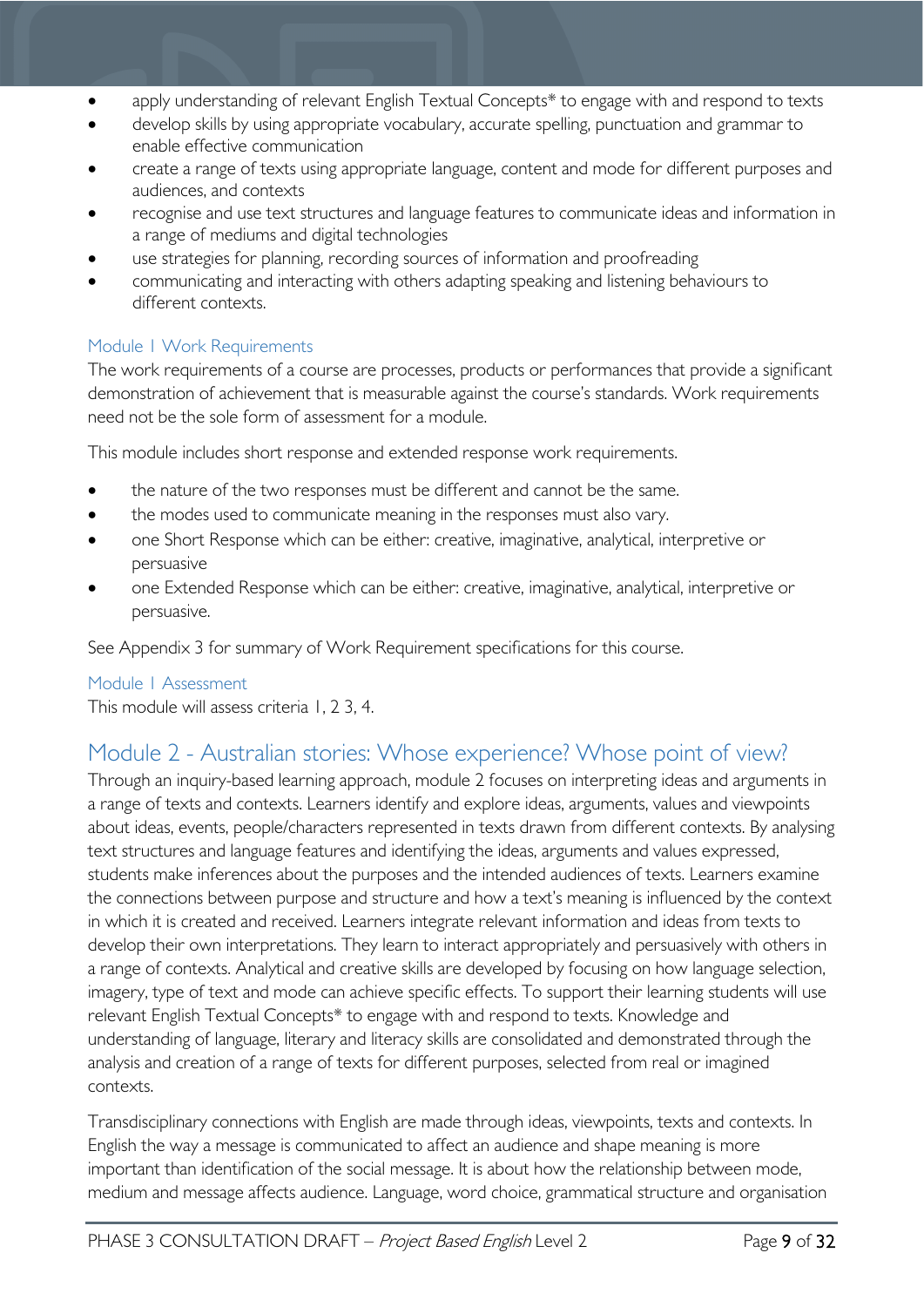of the material are central to this understanding. An inquiry-based learning approach enables learners to acquire and share their disciplinary knowledge through a range of learning processes: understanding, connecting, engaging personally, engaging critically, reflecting and experimenting.

See Appendix 7 for English Textual Concepts\* See Appendix 8 for Text Requirements See Appendix 9 for Learning Processes

#### <span id="page-9-0"></span>Module 2 Learning Outcomes

On successful completion of this module, learners will be able to:

- 1. develop and apply communication skills and strategies through reading, viewing, listening, writing, listening and speaking for interaction with others in real or imagined contexts.
- 2. interpret and analyse texts: examining how the structure and language of texts vary for different purposes, audiences and contexts
- 3. create oral, written and multimodal texts appropriate for purpose, and audience in real and/or imagined contexts
- 5. respond to, shape and compare the representation of points of view in texts.

#### <span id="page-9-1"></span>Module 2 Content

To achieve the learning outcomes learners will draw on the following knowledge and skills developed through study of this module. Learners:

- interpret and make inferences from content, text structures and language features
- think critically and creatively to explore different ways in which a text can be interpreted responded to and judged
- summarise ideas and information presented in texts
- identify similarities and differences between own response to texts and responses of others.
- use different strategies to select relevant information from a range of sources
- examine the ways in which main ideas, values and supporting details are represented in texts
- examine the use of language features and the effects of mediums, types of texts and text structures to influence responses.
- use persuasive, visual and literary techniques to engage audiences in a range of modes, mediums and contexts
- select text structures, language features and visual techniques to communicate and represent ideas and information
- apply understanding of relevant English Textual Concepts\* to engage with and respond to texts
- develop appropriate vocabulary and using accurate spelling, punctuation and grammar
- use strategies for planning, drafting and proofreading, and appropriate referencing.

#### <span id="page-9-2"></span>Module 2 Work Requirements

The work requirements of a course are processes, products or performances that provide a significant demonstration of achievement that is measurable against the course's standards. Work requirements need not be the sole form of assessment for a module.

This module includes short response and extended response work requirements.

- the nature of the two responses must be different and cannot be the same.
- the modes used to communicate meaning in the responses must also vary.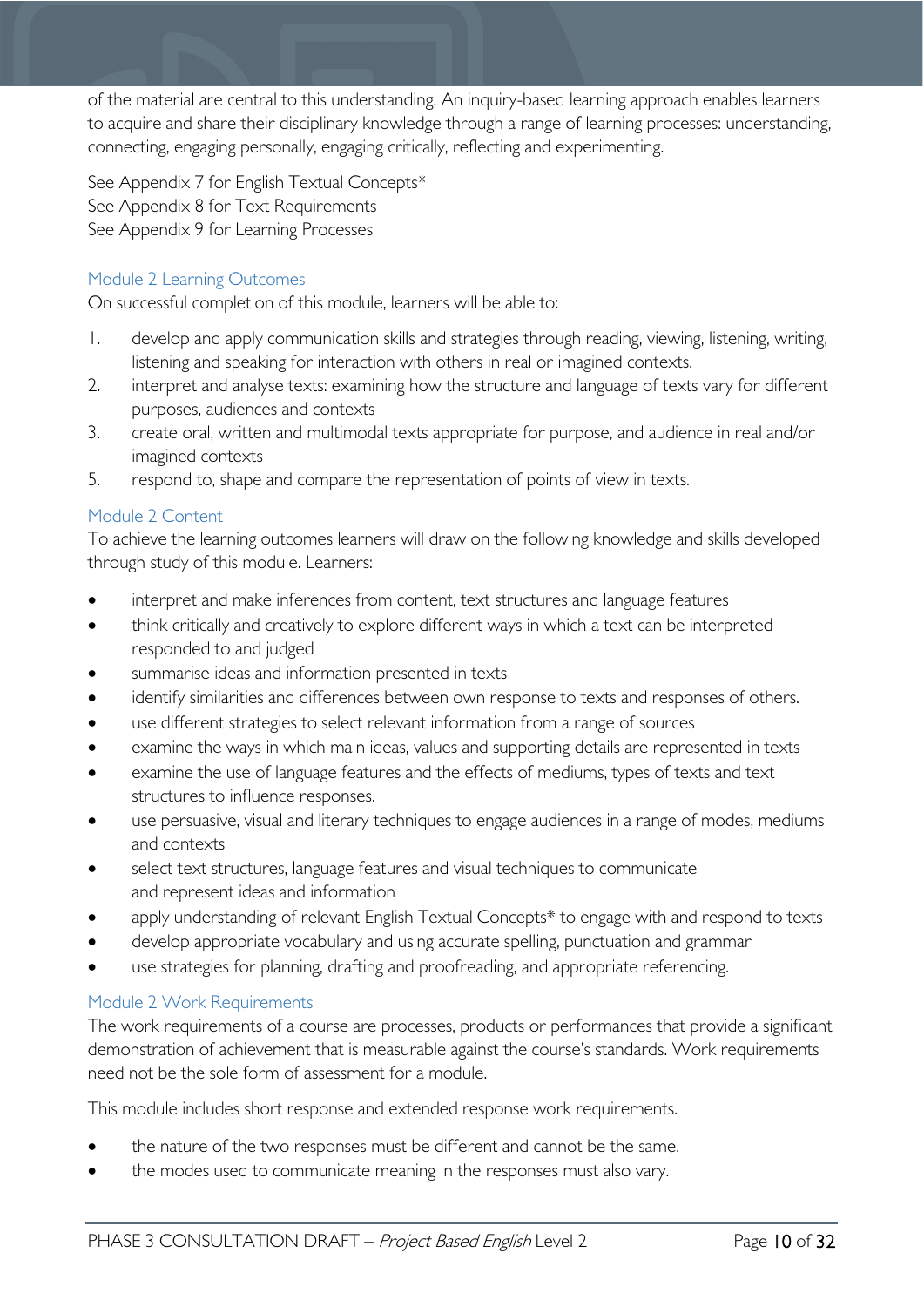- one Short Response which can be either: creative, imaginative, analytical, interpretive or persuasive
- one Extended Response which can be either: creative, imaginative, analytical, interpretive or persuasive.

See Appendix 3 for summary of Work Requirement specifications for this course.

#### <span id="page-10-0"></span>Module 2 Assessment

This module will assess criteria 1, 2, 3, 5.

### <span id="page-10-1"></span>Module 3 - Making and shaping meaning: English and authentic issues

Through an inquiry-based learning approach, this module focuses on making and shaping meaning of an authentic issue/problem (local and/or national) through English. Leaners will use integrated English knowledge, skills and understanding they have developed from Modules One and Two to engage through a guided inquiry of an authentic issue or problem relevant to their interest, learning and community. The inquiry will further develop learners' understanding of the ways language can be used to represent ideas and points of view about issues represented in texts and how they can use point of view and argument to shape meaning. To support their learning students will use relevant English Textual Concepts\* to engage with and respond to texts.

Transdisciplinary connections with English are made through issues, perspectives, texts and contexts. In English the way a message is communicated to affect an audience and shape meaning is more important than identification of the social message. It is about how the relationship between mode, medium and message affects audience. Language, word choice, grammatical structure and organisation of the material are central to this understanding. An inquiry-based learning approach enables learners to acquire and share their disciplinary knowledge through a range of learning processes: understanding, connecting, engaging personally, engaging critically, reflecting and experimenting.

See Appendix 7 for English Textual Concepts\* See Appendix 8 for Text Requirements See Appendix 9 for Learning Processes

#### <span id="page-10-2"></span>Module 3 Learning Outcomes

On successful completion of this module, learners will be able to:

- 1. develop and apply communication skills and strategies through reading, viewing, listening, writing, listening and speaking for interaction with others in real or imagined contexts
- 2. interpret and analyse texts: examining how language and texts structures influence meaning for different purposes, audiences and contexts
- 3. create oral, written and multimodal texts appropriate for purpose, and audience in real and/or imagined contexts
- 6. respond to, shape and compare the representation of issues, ideas and arguments in texts.

#### <span id="page-10-3"></span>Module 3 Content

Teachers will integrate content from Modules 1 and 2 to develop a guided inquiry which focuses on making and shaping meaning of an authentic issue/problem through English.

#### <span id="page-10-4"></span>Module 3 Work Requirements

The work requirements of a course are processes, products or performances that provide a significant demonstration of achievement that is measurable against the course's standards. Work requirements need not be the sole form of assessment for a module.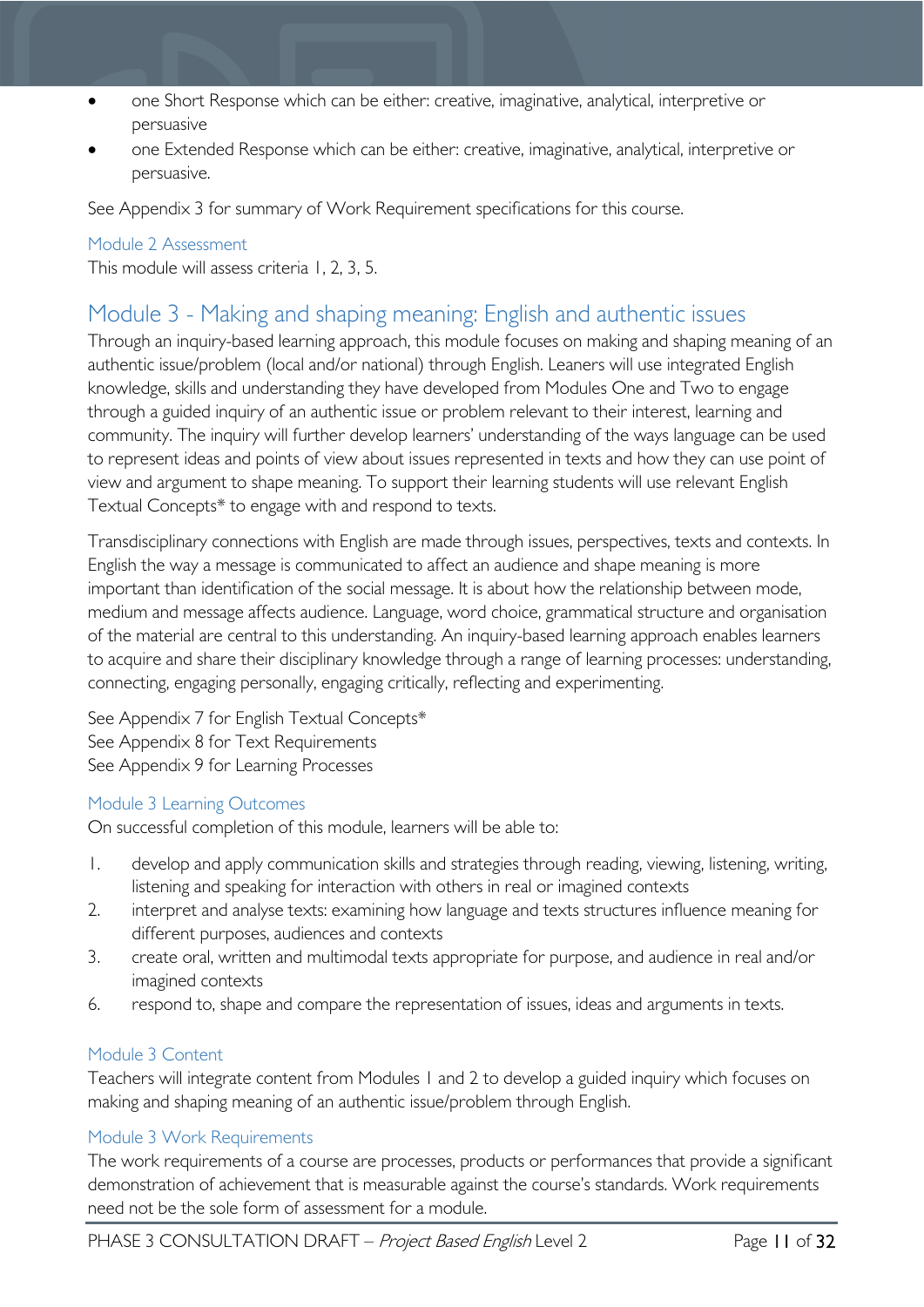This module includes short response and extended response work requirements.

- one Short interpretive response
- one Folio based on the guided inquiry representing the following responses:
	- o one imaginative response
	- o one persuasive response
	- o one analytical response

See Appendix 3 for summary of Work Requirement specifications for this course.

#### <span id="page-11-0"></span>Module 3 Assessment

This module will assess criteria 1, 2, 3, 6.

### <span id="page-11-1"></span>Assessment

Criterion-based assessment is a form of outcomes assessment that identifies the extent of learner achievement at an appropriate end-point of study. Although assessment – as part of the learning program – is continuous, much of it is formative, and is done to help learners identify what they need to do to attain the maximum benefit from their study of the course. Therefore, assessment for summative reporting to TASC will focus on what both teacher and learner understand to reflect endpoint achievement.

The standard of achievement each learner attains on each criterion is recorded as a rating 'A', 'B', or 'C', according to the outcomes specified in the standards section of the course.

A 't' notation must be used where a learner demonstrates any achievement against a criterion less than the standard specified for the 'C' rating.

A 'z' notation is to be used where a learner provides no evidence of achievement at all.

Internal assessment of all criteria will be made by the provider. Providers will report the learner's rating for each criterion to TASC.

<span id="page-11-2"></span>

| ⊶ |  |
|---|--|
|   |  |

|                      | Module I | Module 2 | Module 3 | Notes                                                                 |
|----------------------|----------|----------|----------|-----------------------------------------------------------------------|
| Criteria<br>Assessed | 1,2,3,4  | ,2,3,5   | ,2,3,6   | Three common in all modules<br>and one focus criterion per<br>module. |

The assessment for Project Based English Level 2 will be based on the degree to which the learner can:

- 1. communicate in a range of language modes\* and contexts\*
- 2. interpret and analyse texts\*
- 3. produce a range of texts\*
- 4. respond to ideas and information represented in texts\*
- 5. respond to points of view represented in texts\*
- 6. respond to authentic issues represented in texts\*.
	- contexts\* everyday, community, social, cultural, historical, further education, training and workplace.
	- language modes\* speaking, listening, reading, writing, viewing and representing.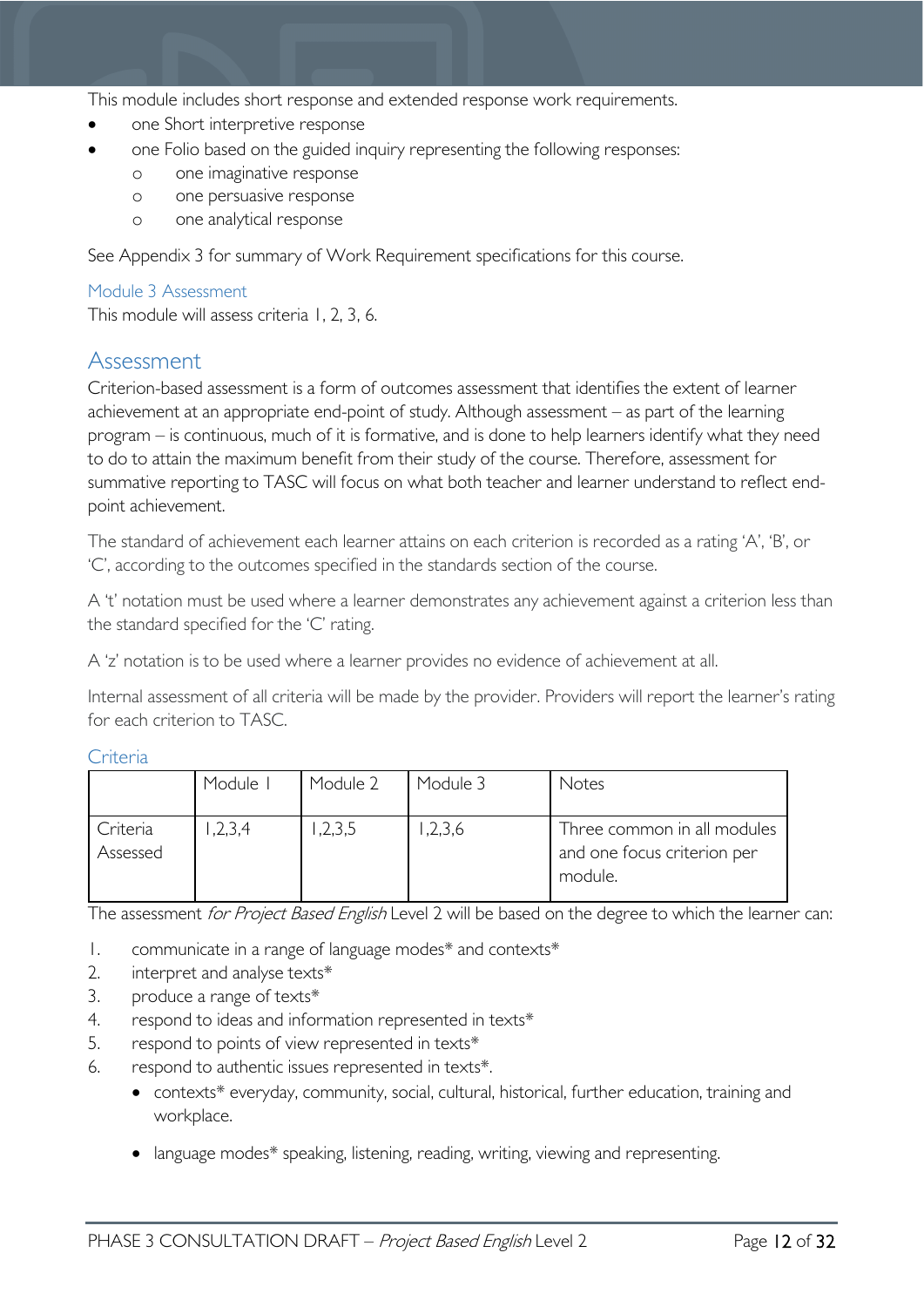- respond\* thinking in ways that are imaginative, creative, interpretive and critical to express themselves using the language modes in a range of forms and mediums.
- texts\* literary and non-literary, oral, written and multimodal texts, including literary, digital and media texts.

#### <span id="page-12-0"></span>**Standards**

Criterion 1: communicate in a range of modes and contexts (speaking, writing, representing)

| Rating C                                                                                         | Rating B                                                                                                               | Rating A                                                                                               |
|--------------------------------------------------------------------------------------------------|------------------------------------------------------------------------------------------------------------------------|--------------------------------------------------------------------------------------------------------|
| communicate ideas and<br>information clearly for<br>specific purposes, audiences<br>and contexts | communicate ideas and<br>information clearly and<br>appropriately for different<br>purposes, audiences and<br>contexts | communicate ideas and<br>information effectively for a<br>range of purposes, audiences<br>and contexts |
| clearly communicate and<br>sequence ideas                                                        | clearly communicate ideas<br>using a logical structure to<br>produce a cohesive<br>text/response                       | effectively communicate<br>ideas using a logical structure<br>to produce a cohesive<br>text/response   |
| appropriately use register,<br>idioms and vocabulary to<br>convey meaning.                       | select and use register, idioms<br>and vocabulary with<br>increasing control to convey<br>meaning.                     | effectively use register and<br>refine vocabulary choices to<br>convey meaning.                        |

Criterion 2: interpret and analyse texts (listening, reading and viewing)

| Rating C                                                                                        | Rating B                                                                                           | Rating A                                                                                      |
|-------------------------------------------------------------------------------------------------|----------------------------------------------------------------------------------------------------|-----------------------------------------------------------------------------------------------|
| identify and interpret key                                                                      | describe and interpret key                                                                         | explain and interpret key                                                                     |
| ideas, information and                                                                          | ideas, information and                                                                             | ideas, information and                                                                        |
| perspectives from study texts                                                                   | perspectives from study texts                                                                      | perspectives from study texts                                                                 |
| and different sources                                                                           | and different sources                                                                              | and different sources                                                                         |
| identify how language is used<br>to represent personal, social<br>and cultural values and ideas | describe how language is<br>used to represent personal,<br>social and cultural values and<br>ideas | assess how language is used<br>to represent personal, social<br>and cultural values and ideas |
| identify how key language                                                                       | describe how key language                                                                          | explain how key language                                                                      |
| features, structures, modes                                                                     | features, structures modes                                                                         | features, structures modes                                                                    |
| and mediums are used to                                                                         | and mediums are used to                                                                            | and mediums are used to                                                                       |
| shape or influence a                                                                            | achieve particular purposes                                                                        | achieve particular purposes                                                                   |
| response.                                                                                       | and effects.                                                                                       | and effects.                                                                                  |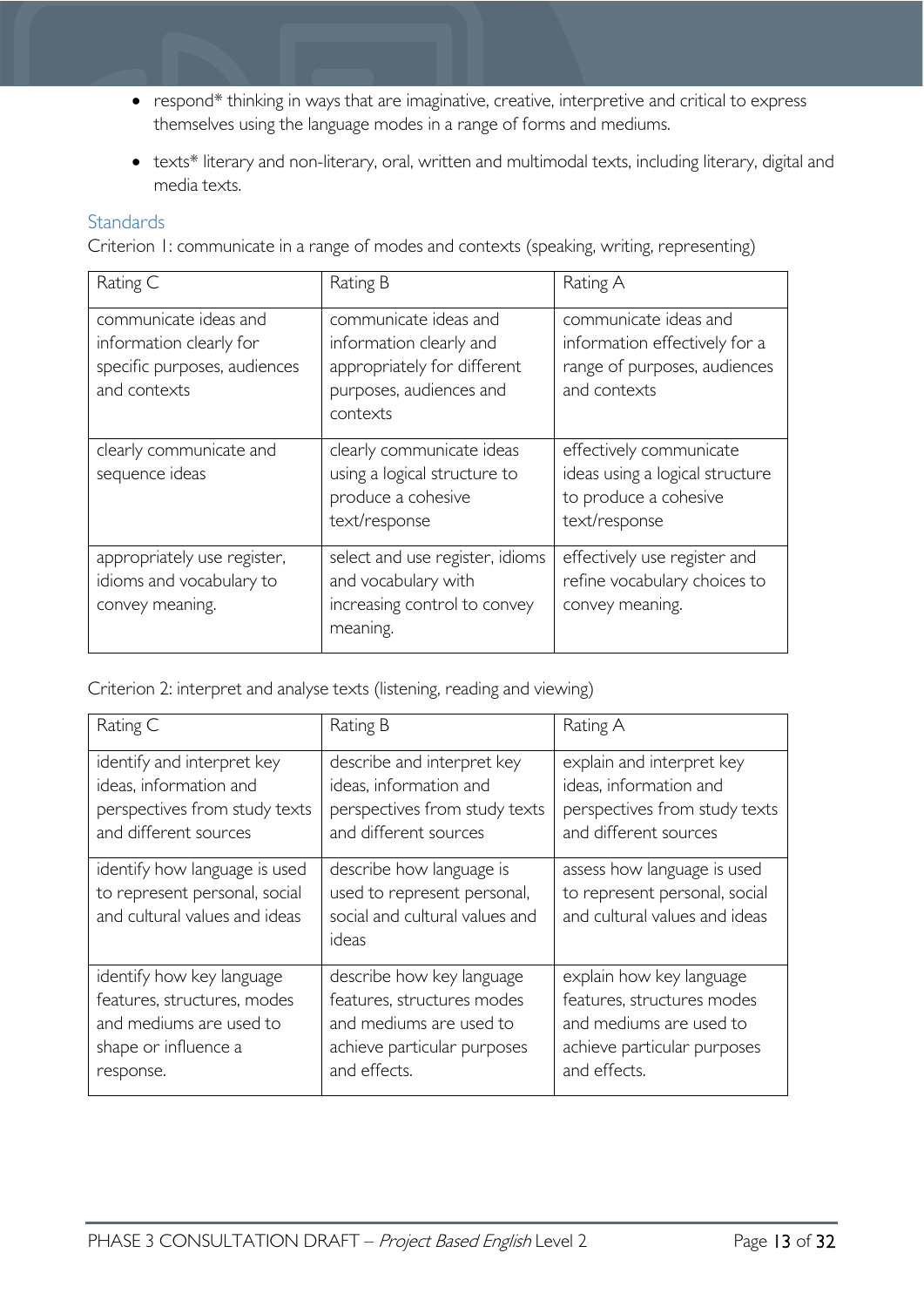Criterion 3: produce a range of texts (speaking, writing, creating and representing)

| Rating C                      | Rating B                      | Rating A                     |
|-------------------------------|-------------------------------|------------------------------|
| compose differing text types  | compose differing text types  | compose differing text types |
| which develop ideas and use   | which clearly develop ideas   | which effectively develop    |
| appropriate textual           | and use appropriate textual   | ideas and use appropriate    |
| conventions                   | conventions                   | textual conventions          |
| use key text structures and   | use text structures and       | use text structures and      |
| language features with some   | language features with some   | language features            |
| understanding of context and  | understanding of context and  | appropriately understanding  |
| purpose                       | purpose                       | context and purpose          |
| use grammatical conventions,  | use grammatical conventions,  | use grammatical conventions, |
| punctuation and spelling with | punctuation and spelling with | punctuation and spelling     |
| varying control               | moderate control              | appropriately                |
| use planning, drafting,       | select and use planning,      | select and use planning,     |
| proofing and referencing      | drafting, proofing and        | drafting, proofing and       |
| strategies to develop own     | referencing strategies to     | referencing strategies to    |
| responses.                    | develop own responses.        | refine own responses.        |

Criterion 4: respond to ideas and information represented in texts.

| Rating C                                                                                                                                                                           | Rating B                                                                                                                                                                               | Rating A                                                                                                                                                                                |
|------------------------------------------------------------------------------------------------------------------------------------------------------------------------------------|----------------------------------------------------------------------------------------------------------------------------------------------------------------------------------------|-----------------------------------------------------------------------------------------------------------------------------------------------------------------------------------------|
| respond critically, identifying<br>and reflecting on the ways<br>central ideas and information<br>are represented in texts to<br>invite response                                   | respond critically,<br>describing and reflecting on<br>the ways ideas and<br>information are represented<br>in texts to invite response                                                | respond critically,<br>assessing and reflecting on<br>the ways ideas and<br>information are represented<br>in texts to invite response                                                  |
| respond creatively to the<br>central ideas and information<br>represented in study texts;<br>clearly articulating and<br>representing ideas and<br>information<br>in own response. | respond creatively to the<br>central ideas and information<br>represented in study texts;<br>appropriately, articulating and<br>representing ideas and<br>information in own response. | respond creatively to the<br>central ideas and information<br>represented in study texts;<br>effectively, articulating and<br>representing ideas and<br>information<br>in own response. |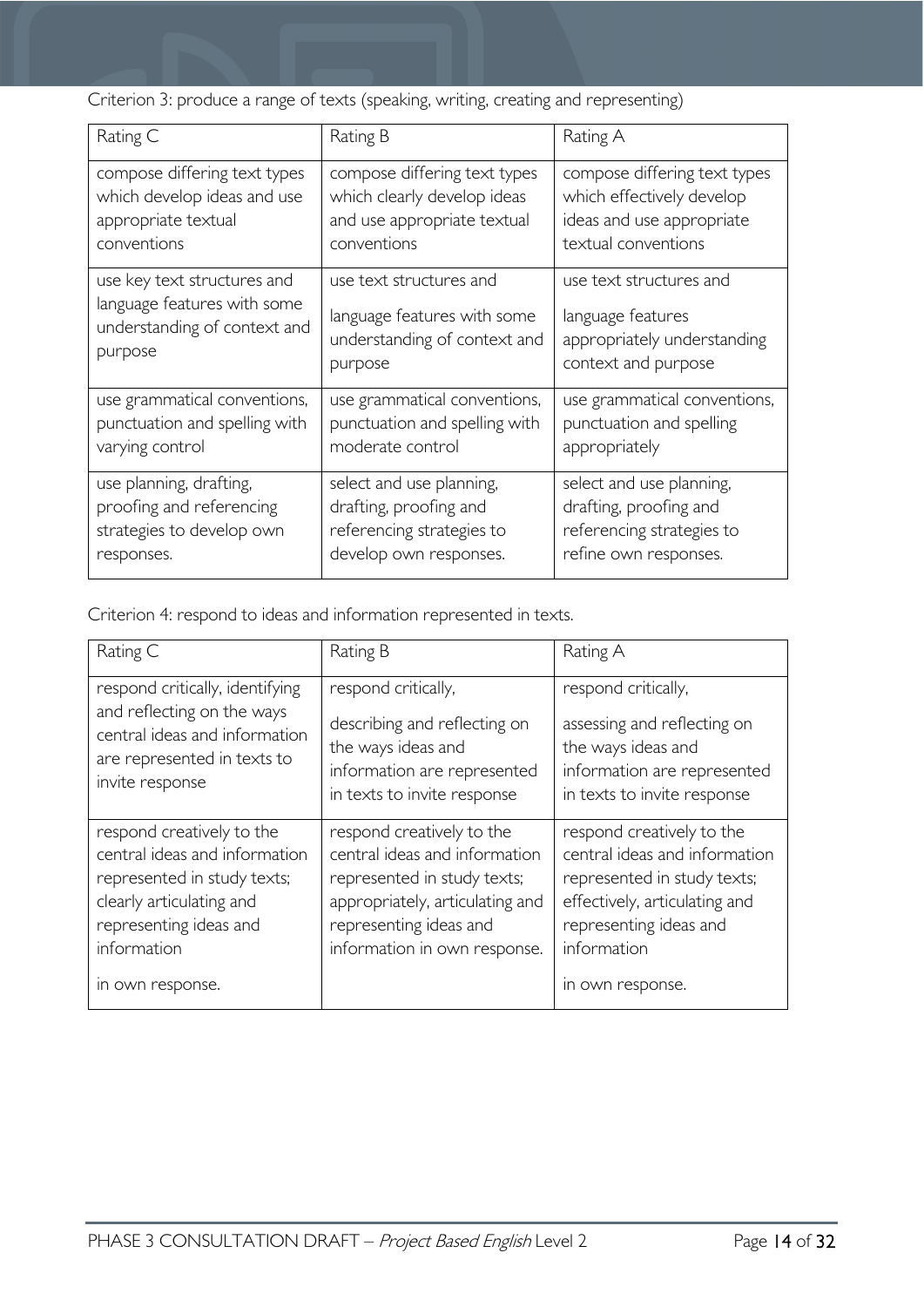Criterion 5: respond to points of view represented in texts

| Rating C                        | Rating B                       | Rating A                       |
|---------------------------------|--------------------------------|--------------------------------|
| respond critically, identifying | respond critically, describing | respond critically, explaining |
| how points of view are          | how points of view are         | how points of view are         |
| represented in texts to invite  | represented in texts to invite | represented in texts to invite |
| response                        | response                       | response                       |
| respond creatively to the       | respond creatively to the      | respond creatively and         |
| central ideas and views         | central ideas and views        | effectively to the central     |
| represented in study texts;     | represented in study texts;    | ideas and views represented    |
| clearly articulating and        | persuasively articulating and  | in study texts; persuasively   |
| representing own point of       | representing own point of      | articulating and representing  |
| view.                           | view.                          | own point of view.             |

Criterion 6: respond to authentic issues represented in texts

| Rating C                                                                                                                                                | Rating B                                                                                                                                                        | Rating A                                                                                                                                                                        |
|---------------------------------------------------------------------------------------------------------------------------------------------------------|-----------------------------------------------------------------------------------------------------------------------------------------------------------------|---------------------------------------------------------------------------------------------------------------------------------------------------------------------------------|
| respond critically, identifying<br>how issues are represented<br>in texts to invite response                                                            | respond critically,<br>describing how issues are<br>represented in texts to invite<br>response                                                                  | respond critically,<br>explaining how issues are<br>represented in study texts to<br>invite response                                                                            |
| respond creatively to the<br>central issues represented in<br>study texts; clearly articulating<br>and representing own or<br>differing points of view. | respond creatively to the<br>central issues represented in<br>study texts; persuasively<br>articulating and representing<br>own or differing points of<br>view. | respond creatively to the<br>central issues represented in<br>study texts; effectively and<br>persuasively articulating and<br>representing own or differing<br>points of view. |

### <span id="page-14-0"></span>Quality Assurance

• This will be determined by TASC at time of accreditation.

### <span id="page-14-1"></span>Qualifications and Award Requirements

The final award will be determined by the Office of Tasmanian Assessment, Standards and Certification from 6 ratings.

The minimum requirements for an award in *Project Based English* Level 2 are as follows:

EXCEPTIONAL ACHIEVEMENT (EA) 5 'A' ratings, 1 'B' rating HIGH ACHIEVEMENT (HA)

3 'A' ratings, 2 'B' ratings, 1 'C' rating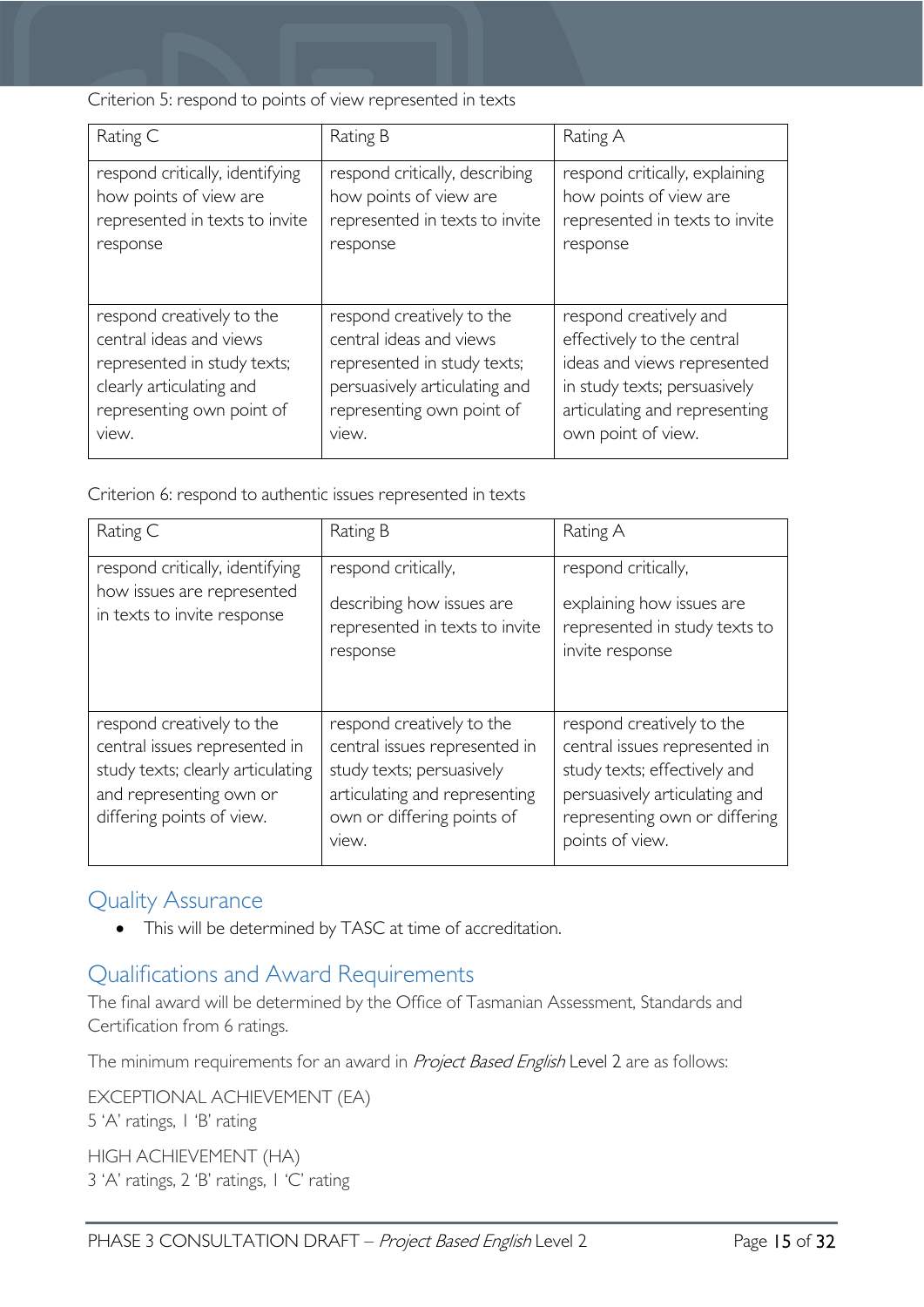#### COMMENDABLE ACHIEVEMENT (CA) 3 'B' ratings, 3 'C' ratings

SATISFACTORY ACHIEVEMENT (SA) 5 'C' ratings

PRELIMINARY ACHIEVEMENT (PA) 3 'C' ratings

A learner who otherwise achieves the ratings for an SA (Satisfactory Achievement) award but who fails to show any evidence of achievement in one or more criteria ('z' notation) will be issued with a PA (Preliminary Achievement) award.

### <span id="page-15-0"></span>Course Evaluation

• This will be confirmed by time of accreditation.

### <span id="page-15-1"></span>Course Developer

This course has been developed by the Department of Education's Years 9 to 12 Learning Unit in collaboration with Catholic Education Tasmania and Independent Schools Tasmania.

This course acknowledges material provided by New South Educations Standards Authority (NESA) as articulated in the English Studies Stage 6 Syllabus 2017 in the form of Module 1 electives outlined in Appendix 6 and the English Textual Concepts outlined in Appendix 7.

### <span id="page-15-2"></span>Accreditation and Version History

• Details to be determined by TASC at time of accreditation.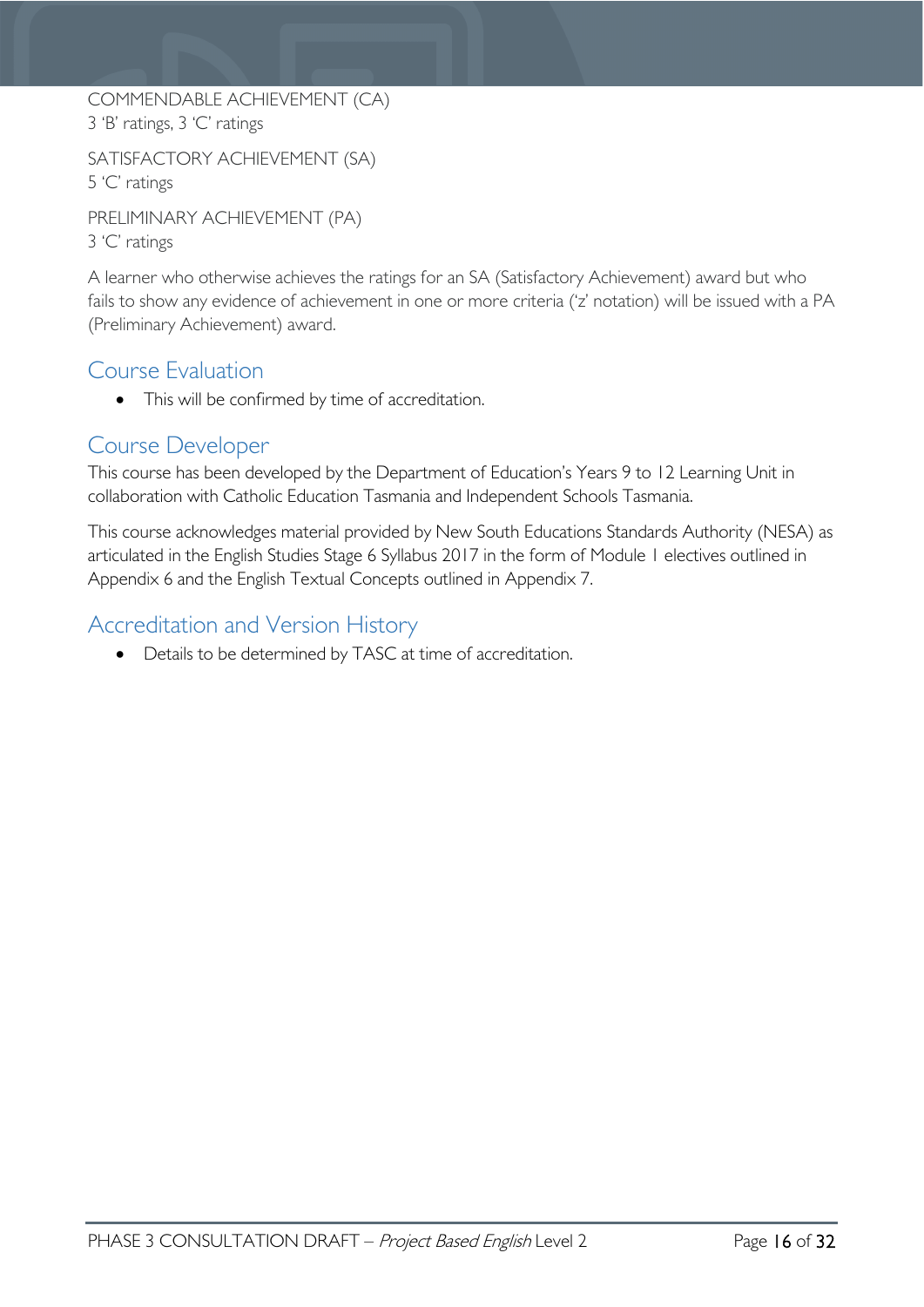### Appendix 1 - Line of Sight



<span id="page-16-0"></span>

| Learning Outcomes                                                                                                                                                                             | Course Content | Work<br>Requirements | Criteria       | Standards      | General<br>Capabilities (GC)         |
|-----------------------------------------------------------------------------------------------------------------------------------------------------------------------------------------------|----------------|----------------------|----------------|----------------|--------------------------------------|
| 1. develop and apply communication skills and strategies through<br>reading, viewing, listening, writing, listening and speaking for<br>interaction with others in real or imagined contexts. | Module 1, 2, 3 | Module 1, 2, 3       | $\mathsf{C}$   | E1, 2, 3       | GC:<br>$\mathbf{r} \in \mathbb{R}^n$ |
| 2. interpret and analyse texts.                                                                                                                                                               | Module 1, 2, 3 | Module 1, 2, 3       | C <sub>2</sub> | E1, 2, 3       | GC:<br>$\mathbf{\mathsf{E}}$ G       |
| 3. create oral, written and multimodal texts appropriate for audience<br>and purpose in everyday, community, workplace and social contexts.                                                   | Module 1, 2, 3 | Module 1, 2, 3       | C <sub>3</sub> | $E$ 1, 2, 3, 4 | GC:<br>$\mathbf{r} \in \mathbb{C}^2$ |
| 4. comprehend and respond to information, ideas in texts selected<br>from differing contexts, for a variety of purposes.                                                                      | Module         | Module               | C <sub>4</sub> | E1,2           | GC:<br>$\mathbf{r} \in \mathbb{R}^n$ |
| 5. respond to, shape and compare the representation of points of view<br>in texts.                                                                                                            | Module 2       | Module 2             | C <sub>5</sub> | E1,2           | GC:<br>$\mathbf{r} \in \mathbb{R}^n$ |
| 6. respond to, shape and compare the representation of issues, ideas<br>and arguments in texts                                                                                                | Module 3       | Module 3             | C <sub>6</sub> | E1,2           | GC:<br>$\equiv$<br>C.                |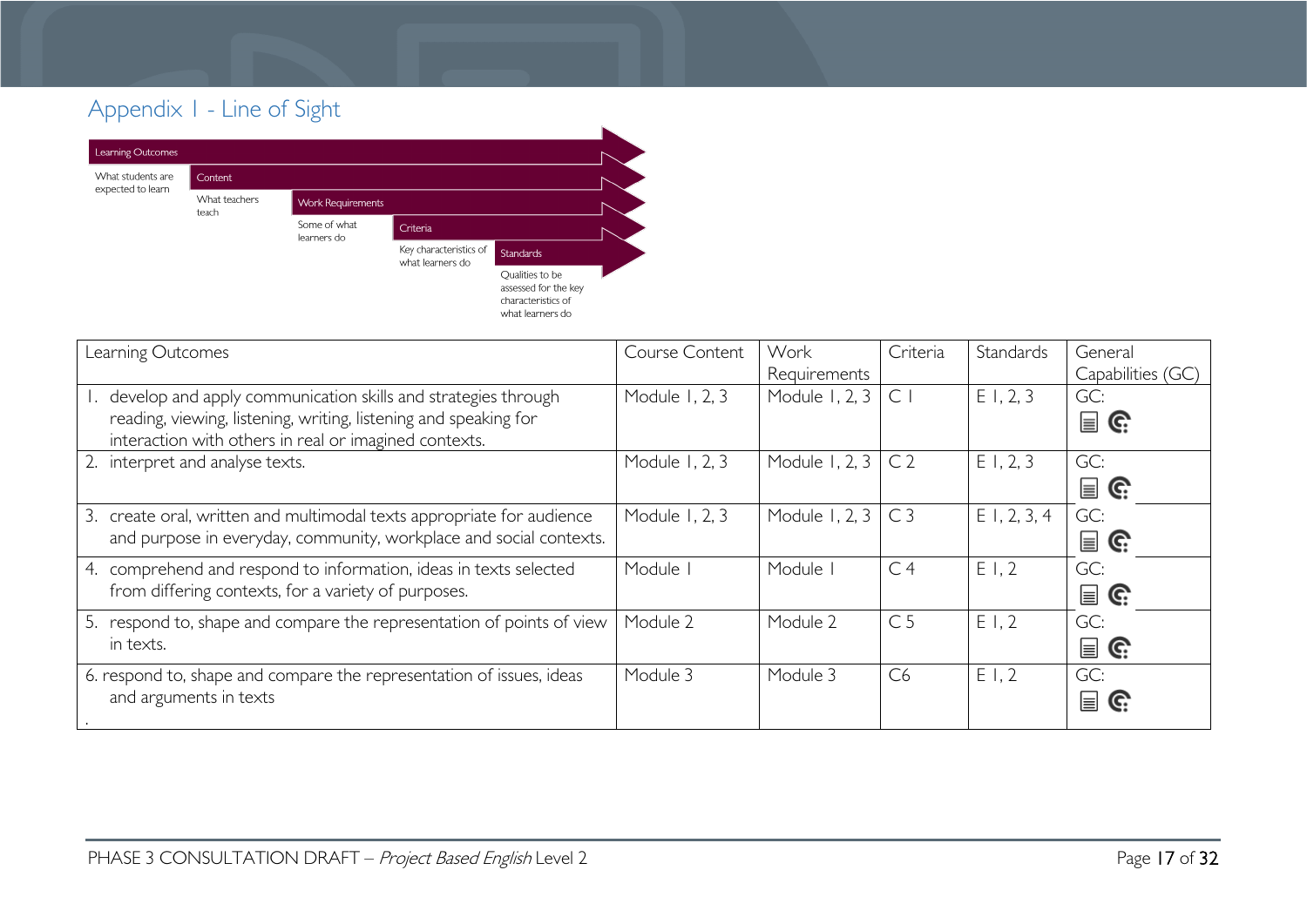### <span id="page-17-0"></span>Appendix 2 - Alignment to Curriculum Frameworks

- English Studies Level 2 articulates the learning outcomes, standards and content of Senior Secondary Australian Essential English Units 1 and 2.
- The electives identified for Module have been derived from the New South Wales Education Standards Authority English Studies Stage 6 syllabus electives. The English Studies syllabus incorporates Senior Secondary Australian Essential English Units 1 and 2 content.
- The literacy skills provided are also in alignment with the Australian Core Skills Framework (ACSF) which outlines the skills required for individuals to meet the demands of everyday life and work in a knowledge-based economy.

## Alignment between Module 1 and Senior Secondary Australian Essential English Unit 1

Respond to English texts by:

- examining the language and structures of a range of texts to identify and understand the main ideas (ACEEE001)
- considering and explaining personal connections between their own experiences and experiences communicated in texts (ACEEE003)
- locating, extracting information and ideas from texts, using text features and structures (ACEEE008)
- using strategies and skills for comprehending English texts including:
- predicting meaning using text structures and language features (ACEEE002)
- critical thinking to explore different ways in which a text can be interpreted and questioned. (ACEEE004)

#### Consider the ways in which texts communicate ideas, attitudes and values including:

- examining how texts are constructed for particular purposes, audiences and contexts (ACEEE005)
- explaining how text structures, language features, narrative features are used to shape response. (ACEEE006, ACEEE007)

#### Compose a range of texts; written, oral, visual, digital and multimodal, by:

- developing skills by using appropriate vocabulary, accurate spelling, punctuation and grammar to enable effective communication (ACEEE013)
- create a range of texts using appropriate language, content and mode for different purposes and audiences, and contexts (ACEEE011)
- recognise and use text structures and language features to communicate ideas and information in a range of mediums and digital technologies (ACEEE012)
- using strategies for planning, recording sources of information and proofreading. (ACEEE014)
- communicating and interacting with others adapting speaking and listening behaviours to different contexts.

#### Alignment between Module 2 and Senior Secondary Australian Essential English Unit 2 Respond to English texts by:

- interpreting and making inferences from content, text structures and language features (ACEEE015)
- thinking critically and creatively to explore different ways in which a text can be interpreted responded to and judged
- summarising ideas and information presented in texts (ACEEE017)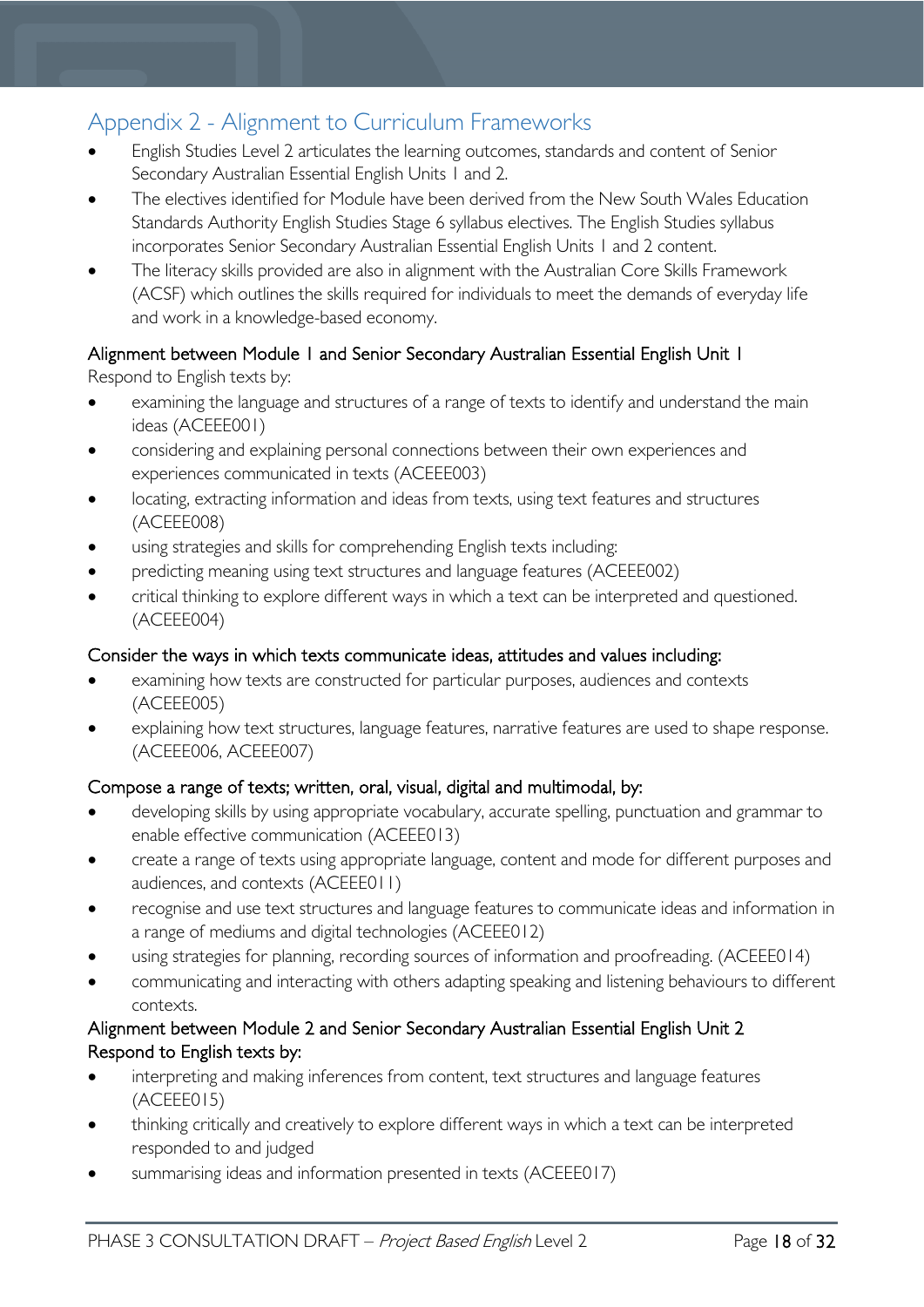- identifying similarities and differences between own response to texts and responses of others. (ACEEE018)
- using different strategies to select relevant information from a range of sources. (ACEEE022, ACEEE023, ACEEE024)

#### Consider the ways in which context, purpose and audience influence meaning including:

- the ways in which main ideas, values and supporting details are represented in texts (ACEEE019)
- the use of language features and the effects of mediums, types of texts and text structures to influence responses. (ACEEE020, ACEEE021)

#### Compose a range of texts: written, oral, visual, digital and multimodal, by

- using persuasive, visual and literary techniques to engage audiences in a range of modes, mediums and contexts (ACEEE025)
- selecting text structures, language features and visual techniques to communicate and represent ideas and information (ACEEE026)
- developing appropriate vocabulary and using accurate spelling, punctuation and grammar (ACEEE027)
- using strategies for planning, drafting and proofreading, and appropriate referencing. (ACEEE028)

### <span id="page-18-0"></span>Appendix 3 - Work Requirements

#### <span id="page-18-1"></span>Module 1 Work Requirements Specifications

#### Focus Area: Transdisciplinary

Title of Work Requirement: Making Connections through English; Short Response

Mode /Format: Creative, imaginative, analytical, interpretive, or persuasive: oral, written or multimodal Learning Outcomes: 1, 2, 3, 4

Description: One Short Response aligned to the Module description.

- The mode and format of the Short Response must be different to the extended response.
- Size: Recommended maximum of 100 words or a 6-minute multimodal presentation

#### Timing: 5 hours

#### Relevant Criterion/criteria:

- Criterion I: All standard elements
- (optional) Criterion 2: All standard elements depending on nature of response
- Criterion 3: All standard elements

#### Focus Area: Transdisciplinary

Title of Work Requirement: Making Connections through English

Mode /Format: Creative, imaginative, analytical, interpretive, or persuasive: oral, written or multimodal Learning Outcomes: 1, 2, 3, 4

Description: One Extended Response aligned to the Module description.

• The mode and format of the Extended Response must be different to the Short Response.

Size: Recommended maximum of 1000 words or a 6-minute multimodal presentation Timing: 6 hours

#### Relevant Criterion/criteria:

- (optional) Criterion1: All standard elements depending on nature of response
- (optional) Criterion 2: All standard elements depending on nature of response
- Criterion 3: All standard elements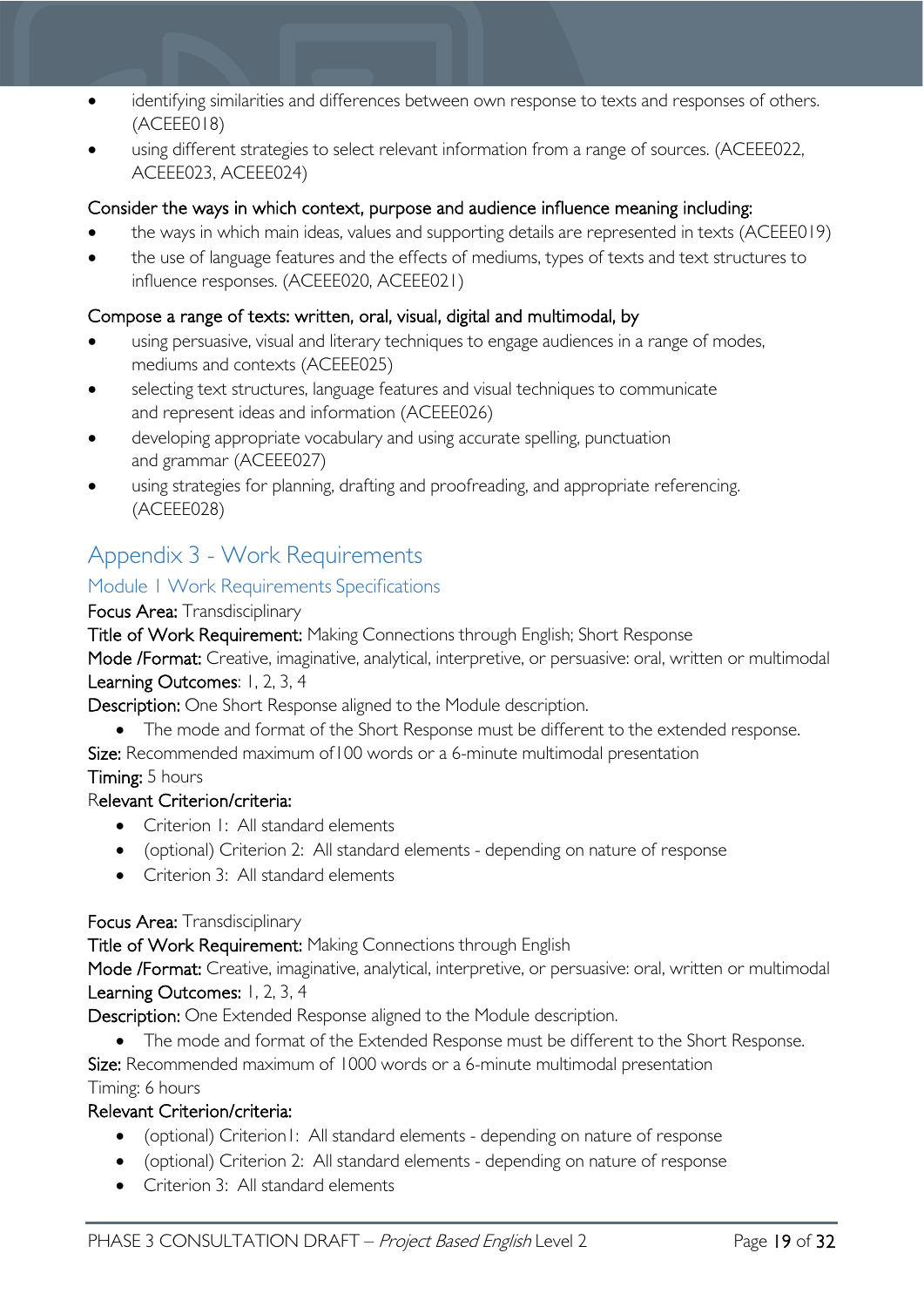• Criterion 4: All standard elements

#### <span id="page-19-0"></span>Module 2 Work Requirements Specifications

#### Focus Area: Transdisciplinary

Title of Work Requirement: Australian Stories: Whose experience? Whose perspective? Short Response

Mode /Format: Creative, imaginative, analytical, interpretive, or persuasive: oral, written or multimodal Learning Outcomes: 1, 2, 3, 4

Description: One Short Response aligned to the Module description.

- The mode and format of the Short Response must be different to the Extended Response.
- Size: Recommended maximum of 100 words or a 6-minute multimodal presentation Timing: 5 hours

#### Relevant Criterion/criteria:

- Criterion1: All standard elements
- (optional) Criterion 2: All standard elements depending on nature of response
- Criterion 3: All standard elements

#### Focus Area: Transdisciplinary

Title of Work Requirement: Australian Stories: Whose experience? Whose perspective?: Extended Response

Mode /Format: Creative, imaginative, analytical, interpretive, or persuasive: oral, written or multimodal Learning Outcomes: 1, 2, 3, 4

Description: One Extended Response aligned to the Module description.

- The mode and format of the Extended Response must be different to the Short Response.
- Size: Recommended maximum of1000 words or a 6-minute multimodal presentation

#### Timing: 6 hours

#### Relevant Criterion/criteria:

- (optional) Criterion1: All standard elements depending on nature of response
- (optional) Criterion 2: All standard elements depending on nature of response
- Criterion 3: All standard elements
- Criterion 5: All standard elements

#### <span id="page-19-1"></span>Module 3 Work Requirements Specifications

#### Focus Area: Transdisciplinary

Title of Work Requirement: Making and Shaping Meaning: English and Authentic Issues: Short Response

Mode /Format: Creative, imaginative, analytical, interpretive, or persuasive: oral, written or multimodal Learning Outcomes: 1, 2, 3, 4

Description: One Short Interpretive Response aligned to the Module description.

Size: Recommended maximum of 100 words or a 6-minute multimodal presentation Timing: 5 hours

### Relevant Criterion/criteria:

- (optional) Criterion1: All standard elements depending on nature of response
- Criterion 2: All standard elements -
- Criterion 3: All standard elements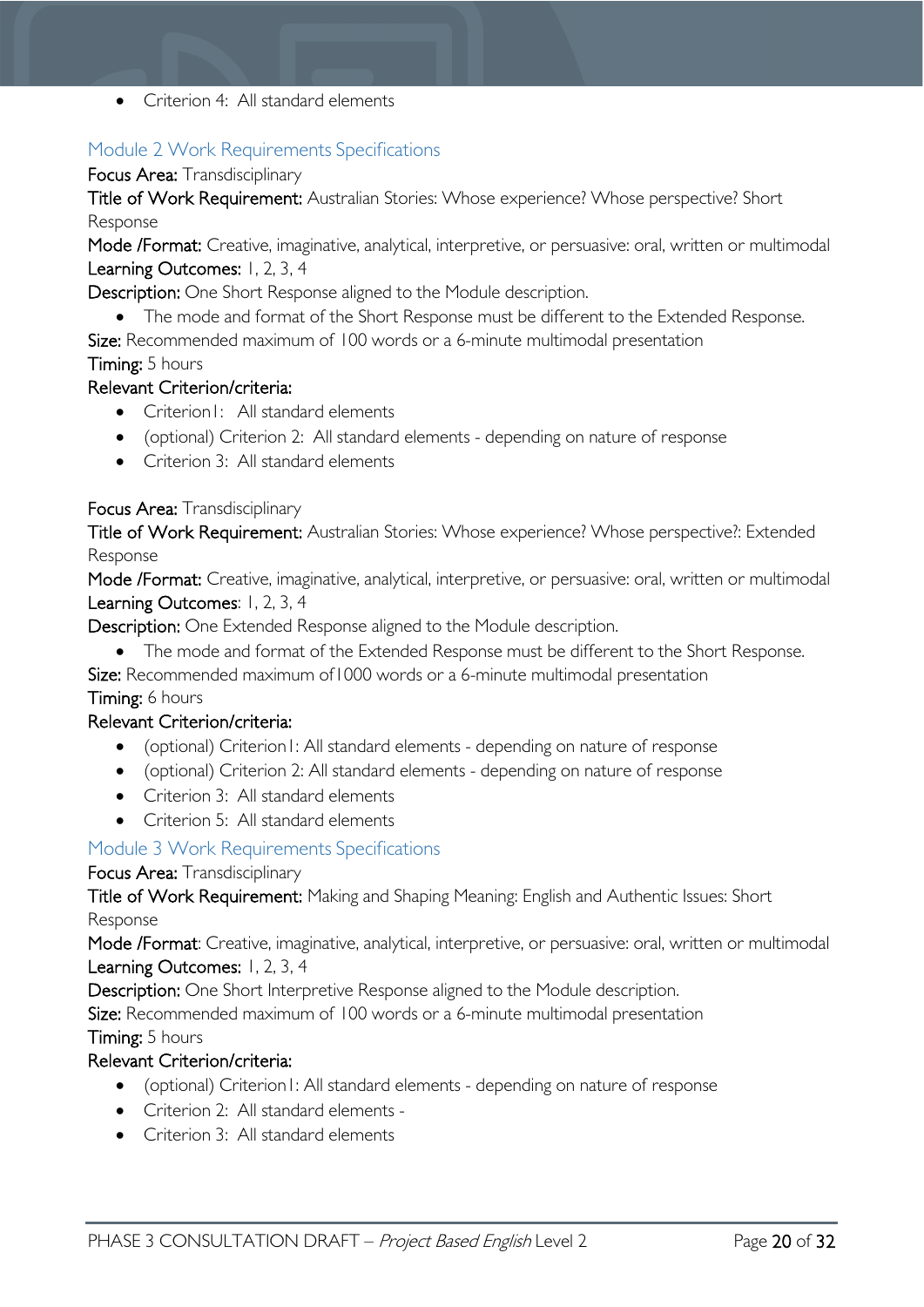#### Focus Area: Transdisciplinary

Title of Work Requirement: Making and Shaping Meaning: English and Authentic Issues: Inquiry Mode /Format: creative, imaginative, analytical, interpretive, or persuasive: oral, written or multimodal Learning Outcomes: 1, 2, 3, 4

Description: One Folio based on the guided inquiry aligned to the Module description representing the following responses:

- o One imaginative response
- o One persuasive response
- o One analytical response

NB either the imaginative or persuasive response must be multimodal

Size: Recommended maximum of 3500 words or a 20-minute multimodal presentation Timing: Maximum 50 hours

#### Relevant Criterion/criteria:

- Criterion L: all standard elements
- Criterion 2: all standard elements
- Criterion 3: all standard elements
- Criterion 6: all standard elements

### <span id="page-20-0"></span>Appendix 4 – General Capabilities and Cross-Curriculum Priorities

Learning across the curriculum content, including the cross-curriculum priorities and general capabilities, assists students to achieve the broad learning outcomes defined in the Alice Springs (Mparntwe) Education Declaration (December 2019).

General Capabilities:

The general capabilities play a significant role in the Australian Curriculum in equipping young Australians to live and work successfully in the twenty-first century.

In the Australian Curriculum, capability encompasses knowledge, skills, behaviours and dispositions. Students develop capability when they apply knowledge and skills confidently, effectively and appropriately in complex and changing circumstances, in their learning at school and in their lives outside school.

The general capabilities include:

- Critical and creative thinking G:
- Ethical understanding  $\div$
- Information and communication technology capability  $\cdot \star$
- **Intercultural understanding S**
- Literacy  $\blacksquare$
- Numeracy **\***
- Personal and social capability  $\ddot{\bullet}$

Cross-Curriculum Priorities:

Cross-curriculum priorities enable students to develop understanding about and address the contemporary issues they face, for their own benefit and for the benefit of Australia as a whole. The priorities provide national, regional and global dimensions which will enrich the curriculum through development of considered and focused content that fits naturally within learning areas. Incorporation of the priorities will encourage conversations between students, teachers and the wider community.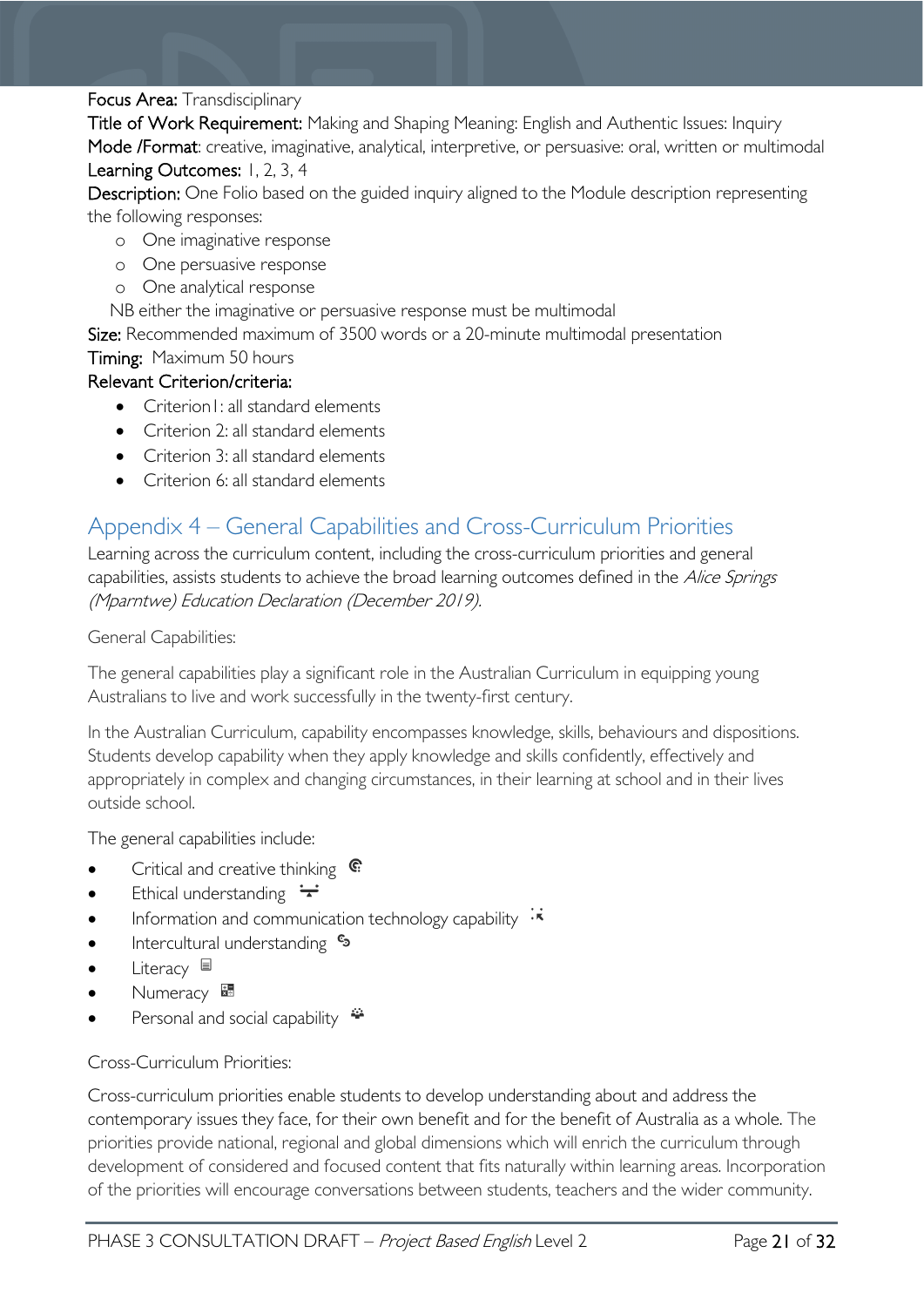The cross-curriculum priorities include:

- Aboriginal and Torres Strait Islander Histories and Cultures  $\mathcal$
- Asia and Australia's Engagement with Asia **M**
- Sustainability  $\triangleq$

### <span id="page-21-0"></span>Appendix 5 – Glossary

- o A central glossary will be added to the final draft of the course for consultation.
- o Textual Concepts\* are the knowledge of English (what students learn about): argument, authority, character, code and convention, connotation, imagery and symbol, context, genre, intertextuality, literary value, narrative, perspective, point of view, representation, style and theme.

### <span id="page-21-1"></span>Appendix 6 – Module 1 Elective Descriptors

The following elective descriptors contain material prepared by NSW Education Standards Authority (NESA) in the English Studies Stage 6 Syllabus 2017.

#### <span id="page-21-2"></span>Elective 1 Discovery and Investigation: English and the Sciences

Through inquiry and study of English course content, the module Discovery and Investigation – English and the Sciences, students develop understanding of, and proficiency in, the use of language related to science and the representation of science in our world. Connections between English and Science are identified through big ideas, issues or concepts related to human experience and are explored through an inquiry-based pedagogy. For example, using literature to understand the idea of responsibility in science, alternative energy sources etc. Learners develop knowledge and skills in interpretation, comprehension and using language from a range of contexts appropriate to explanation and discussion of general scientific issues and topics, and in composing a range of texts relevant to the world of science.

In studying this module, students strengthen their skills in comparing and evaluating different views on science-based matters and develop their understanding and language, literature and literacy skills relevant to their lives and appropriate to discussion about the sciences.

Students experience and engage with a range of literary texts, in both print and digital forms, that explore science, scientific research and discovery, the role of science in our daily lives in an imaginative way. They have the opportunity to consider how these texts explore and show the impact and importance of science and of scientific ethics. Students explore how the sciences have contributed to individuals, communities and the nation as a whole. The texts may include longer texts for example novels, nonfiction, films or plays.

Through engaging in the learning opportunities that this module offers, students develop their skills in comprehending and responding to texts, and develop their abilities to use language imaginatively, expressively and purposefully. By creating a range of responses to the texts studied, students develop a stronger understanding of the power of language to communicate their ideas effectively and learn about the importance of using vocabulary, register and modality appropriately. Opportunities to plan, proofread and edit their work help students develop greater control of spelling, punctuation, syntax and grammar.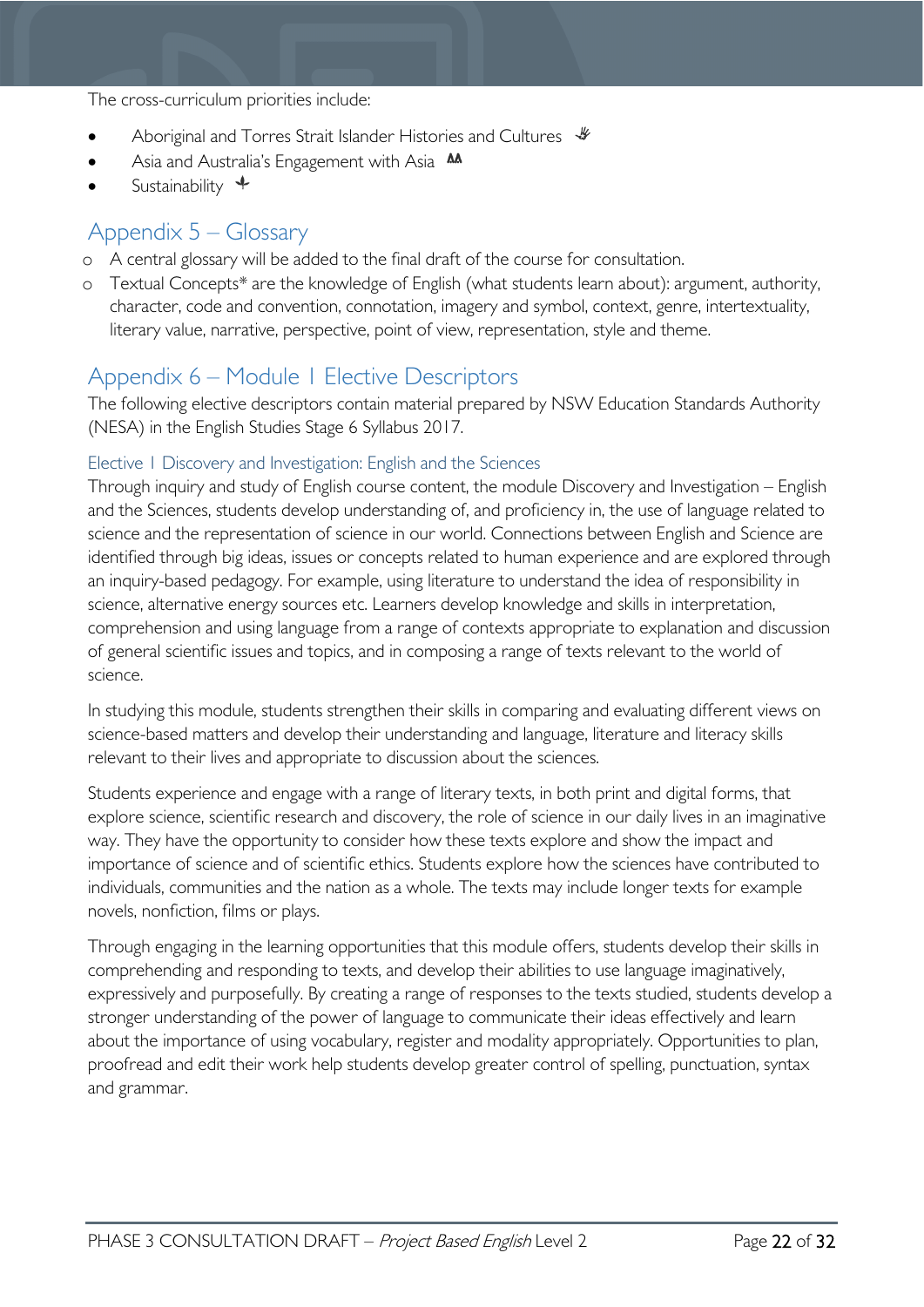<span id="page-22-0"></span>Elective 2 Changing the World one Song at a Time: Making Connections Between English and the Arts e.g. How can we use song lyrics or music videos/montages to promote social justice in our community?

Through inquiry and study of English course content through Music video/montage and/or song lyrics, students develop a deeper understanding of how language is used in a range of song lyrics and music videos to express emotions, attitudes, ideas and themes related to the human experience. They respond to and compose texts to explore the relationship between the language forms and features used in poems/music videos and how these can be used imaginatively and powerfully in song lyrics/multimodal texts.

Students have the opportunity to use language imaginatively by composing song lyrics/montages for a range of purposes, for example to recount stories, express personal emotions, protest, observe, reflect and speculate. Students may compose song reviews and videos about lyricists, musicians and composers, and edit, refine and publish their own compositions in digital, print and visual media. Students develop a greater understanding and knowledge of the ways language can represent particular views and aspects of the world, through engaging with the study of a range of literary and other texts. Their study may also extend to exploring how language and the use of visual images and music can evoke particular responses from an audience.

Through engaging in the learning opportunities that this module offers, students develop their skills in comprehending and responding to texts, and develop their abilities to use language imaginatively, expressively and purposefully. By creating a range of responses to the texts studied, students develop a stronger understanding of the power of language to communicate their ideas effectively and learn about the importance of using vocabulary, register and modality appropriately. Opportunities to plan, proofread and edit their work help students develop greater control of spelling, punctuation, syntax and grammar.

#### <span id="page-22-1"></span>Elective 3 Playing the Game – English in Sport

Through inquiry and study of English course content, the module Playing the Game – English in sport, students develop understanding and proficiency in the use of language related to recreational and professional sport at a local, national and international level.

They have opportunities to develop knowledge, skills and understanding in comprehending and using appropriate terminology, styles and language forms for analysing, discussing, responding to and evaluating issues and topics related to the module, and explore how language is used by a range of people, for example coaches, players, journalists, sports writers, and makers of films and documentaries.

Students consider how language is used in sport to enthuse and motivate, report and analyse team and individual performances, create and sustain interest in sporting stories and issues, and persuade the public and individuals to particular points of view. Students have the opportunity to experience, engage with and critique literary texts that illustrate, through an imaginative use of language, how sport can spark enduring stories about important issues, legendary feats, ambition, success and failure, relationships, controversy, motivation and fitness.

Through the study of a range of texts students broaden their understanding of the importance of language in the presentation and promotion of sport to the wider community, and how individual and collective commitment to sport as a profession or as recreation is created and sustained. Texts, for example novels, biographies, autobiographies, plays and films, may be used to engage with particular aspects of sporting stories.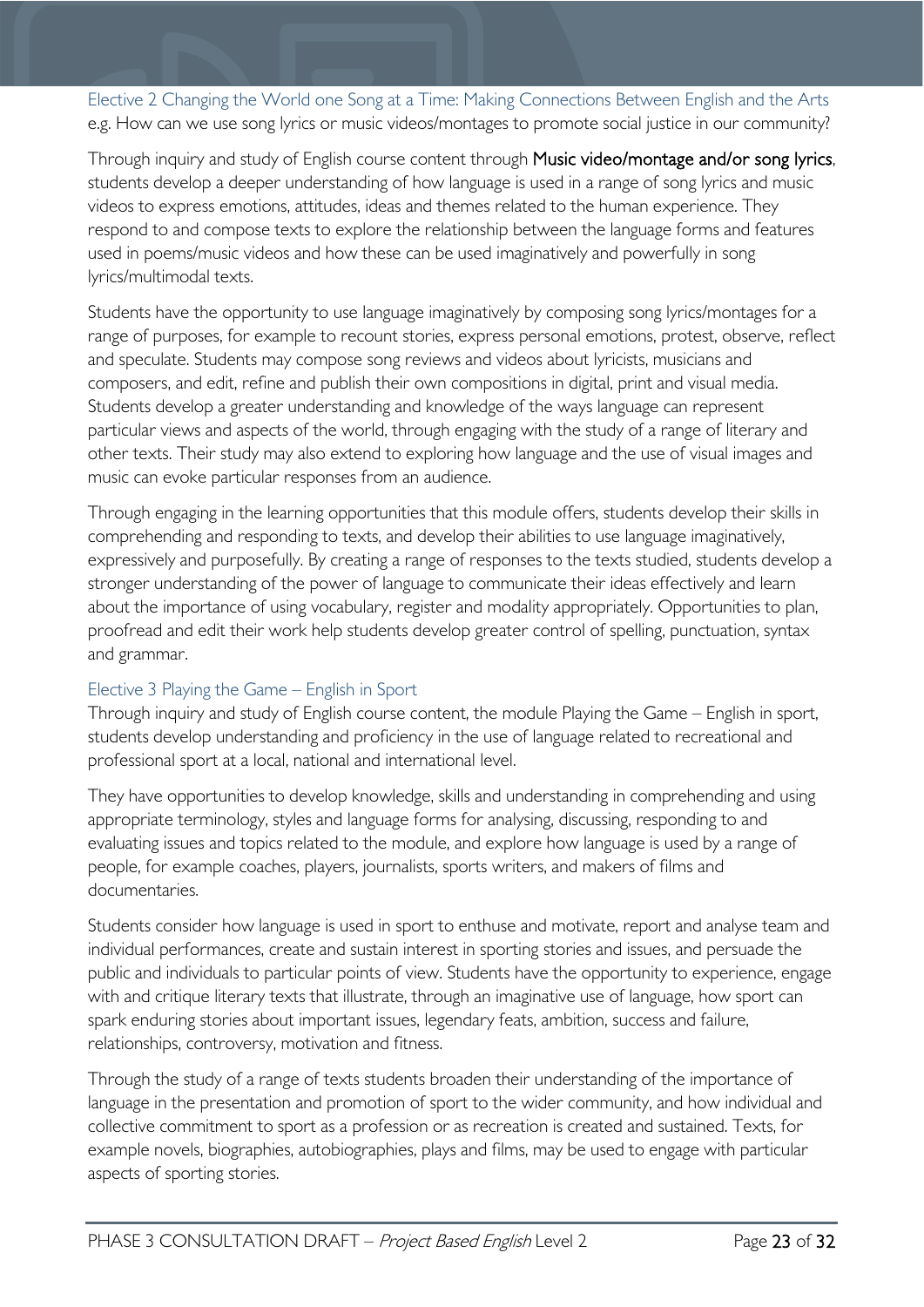Through engaging in the learning opportunities that this module offers, students develop their skills in comprehending and responding to texts, and develop their abilities to use language imaginatively, expressively and purposefully. By creating a range of responses to the texts studied, students develop a stronger understanding of the power of language to communicate their ideas effectively and learn about the importance of using vocabulary, register and modality appropriately. Opportunities to plan, proofread and edit their work help students develop greater control of spelling, punctuation, syntax and grammar.

#### <span id="page-23-0"></span>Elective 4 Telling us all about it – English and the Media

Through inquiry and study of English course content, the module Telling us all about it – English and the media, students develop a deeper understanding of the ways language is used to report on news and current affairs issues in various media forms such as television news programs, documentary programs, news bulletins, television infotainment shows, newspapers, current affairs magazines and online news sources. Students also develop an increased awareness of the ways language is used in various media forms in the world of advertising, for example in websites, print media, television and product placement.

Students develop their practical competence in the use of language by extending their skills in writing media texts, for example news reports and feature articles, storyboards, advertising stills and briefs. They have opportunities to further develop and express their own views, ideas and values in relation to questions that are under media scrutiny and which are relevant to them.

This module provides students with the opportunity to experience, engage with and critique literary texts that, through an imaginative use of language, raise questions of ethics, censorship and the powerful influence of the media on individual lives and on a national and international scale. Texts may include longer works, for example novels, films, television series and plays.

Through engaging in the learning opportunities that this module offers, students develop their skills in comprehending and responding to texts, and develop their abilities to use language imaginatively, expressively and purposefully. By creating a range of responses to the texts studied, students develop a stronger understanding of the power of language to communicate their ideas effectively and learn about the importance of using vocabulary, register and modality appropriately. Opportunities to plan, proofread and edit their work help students develop greater control of spelling, punctuation, syntax and grammar.

#### <span id="page-23-1"></span>Elective 5 On the Road – English and the Experience of Travel

Through inquiry and study of English course content, the module On the Road – English and the experience of travel, students develop understanding and proficiency in the use of language related to travel, for example the language used by journalists, filmmakers and those in the travel industry.

Students develop knowledge, understanding and skills in comprehending and using appropriate terminology, styles and language forms for analysing, discussing, responding to, and evaluating, issues and topics related to travel. They have opportunities to make judgements about travel advertisements and locate and comprehend government advice about travel in various overseas countries.

This module provides students with opportunities to extend their skills in the use of subject-specific language in related subject areas across the curriculum, for example in studies of different cultures and societies, global issues and tourism. They may practise their numeracy skills through the examination of costs and the development of travel budgets and associated costs.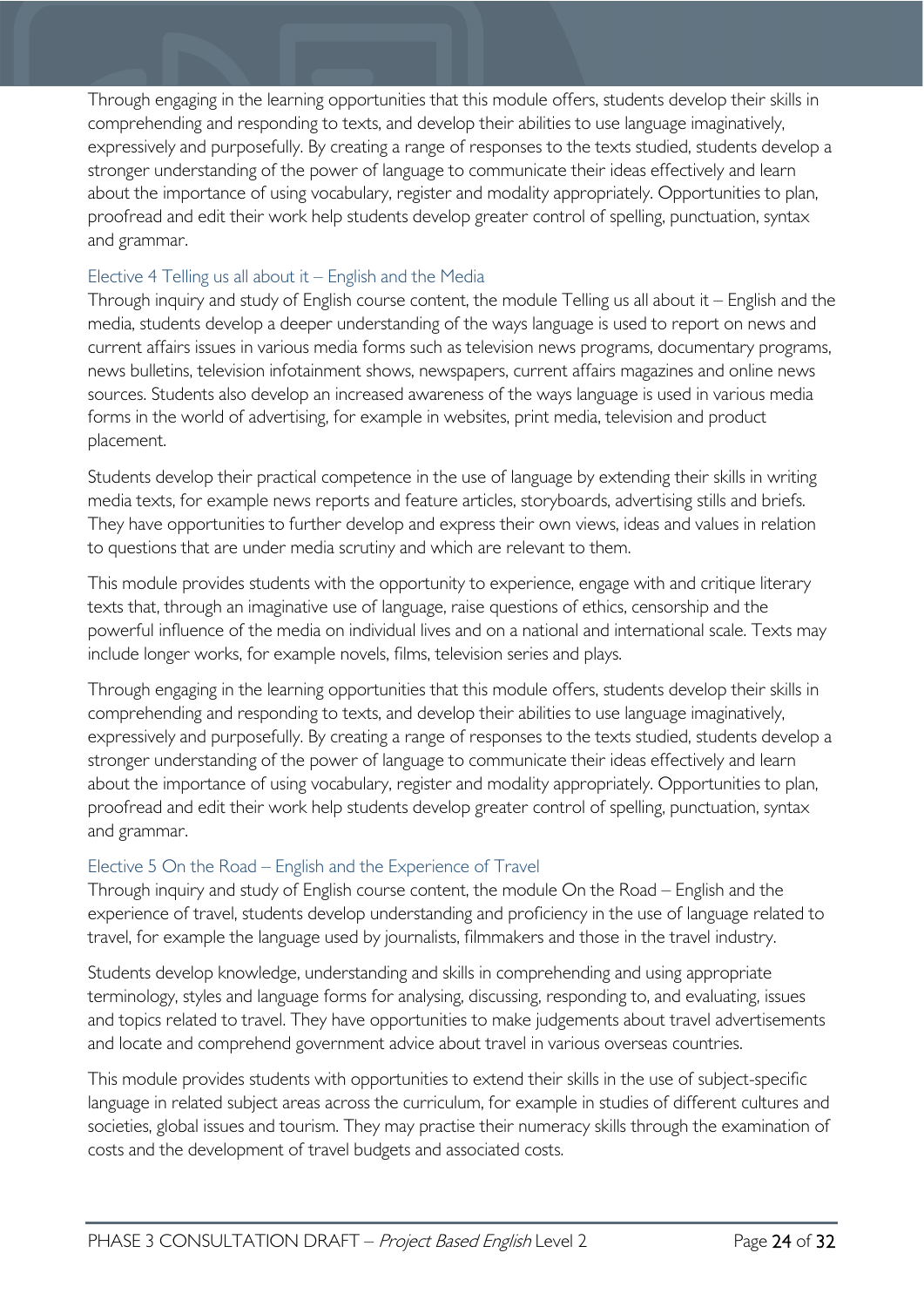Students experience, engage with and critique literary texts that communicate, through an imaginative use of language, the profound effects that travel and journeying can have on human lives, and appreciate how literature can teach us about distant and different places and cultures. Texts may include longer works, for example novels, autobiographies, films, anthologies, television series, websites and plays.

Through engaging in the learning opportunities that this module offers, students develop their skills in comprehending and responding to texts, and develop their abilities to use language imaginatively, expressively and purposefully. By creating a range of responses to the texts studied, students develop a stronger understanding of the power of language to communicate their ideas effectively and learn about the importance of using vocabulary, register and modality appropriately. Opportunities to plan, proofread and edit their work help students develop greater control of spelling, punctuation, syntax and grammar.

### <span id="page-24-0"></span>Appendix 7 – English Textual Concepts

New South Educations Standards Authority (NESA)

Textual Concepts\* are the knowledge of English (what students learn about): argument, authority, character, code and convention, connotation, imagery and symbol, context, genre, intertextuality, literary value, narrative, perspective, point of view, representation, style and theme.

The following concept descriptors will be used where relevant to support delivery of the course content and student learning.

#### Argument

Students understand that the thrust and shape of argument is influenced by the contexts of composition and reception.

They learn that

- argument is the logical development of a supported thesis with the purpose of bringing audiences to a new intellectual or emotional understanding
- rhetorical devices are chosen for their effect for particular audiences and purposes
- arguments, despite claims to objectivity, come from a particular perspective.

#### Authority

Students understand how authority may be constructed, confirmed or challenged.

They learn that

- a sense of authority may be constructed by language use
- authority is strengthened through citation and references to established sources
- groups of responders may be included or excluded by language use
- texts may contradict or subvert cultural assumptions.

#### **Character**

Students understand that characters can represent types of people, ideas and values.

Students learn that

• characters may be a medium through which ideas and societal attitudes and values are conveyed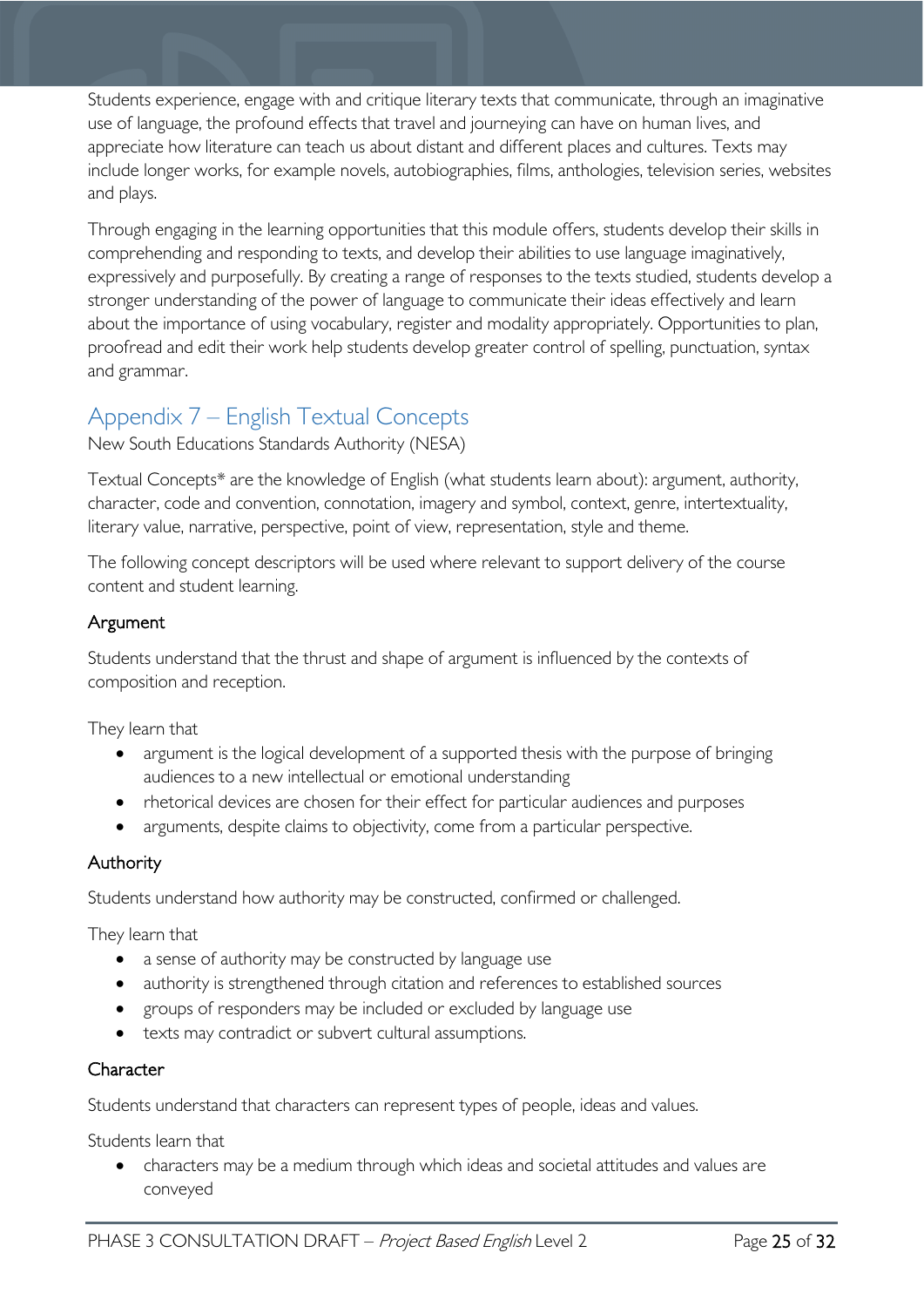- may operate as foils for each other
- representation and interpretation of character depends on personal and cultural values.

#### Code and Convention

Students recognise that codes and conventions reflect and shape power relationships and culture.

Students learn that:

- some codes and conventions are valued more than others and that this can depend on context
- understanding and using these conventions is potentially a source of power

#### Connotation, Imagery and Symbol

Students understand that attention to imagery can give rise to subtle and complex meanings.

Students learn that

- the emphasis on imagery in a text varies according to its audience and purpose
- understanding the effect of imagery and symbol varies according to personal experience, social and cultural context
- attention to patterns of imagery invite readings that are more cohesive.

#### **Context**

Students understand how the complexity of their own and of other contexts shape composition and response to texts.

Students learn that

- their perceptions of the world are filtered through their own context
- context shapes language, forms and features of texts
- language, forms and features of texts inscribe values and attitudes in their representations of people, information and ideas
- texts may be responded to and composed differently in different contexts.

#### Genre

Students understand that particular values attach to certain genres.

Students learn that

- genres shape representation and perception
- adaptations of genres across time and culture reflect changing values
- subverting the genre can challenge the value system associated with the genre.

#### Intertextuality

Students understand that intertextuality is intrinsic to composition and response.

Students learn that

- texts are recontextualised for different times, modes, media and cultures
- texts are variations on, or borrow from, other texts
- intertextuality involves references gained through experience of a wide range of texts from the canon to popular culture.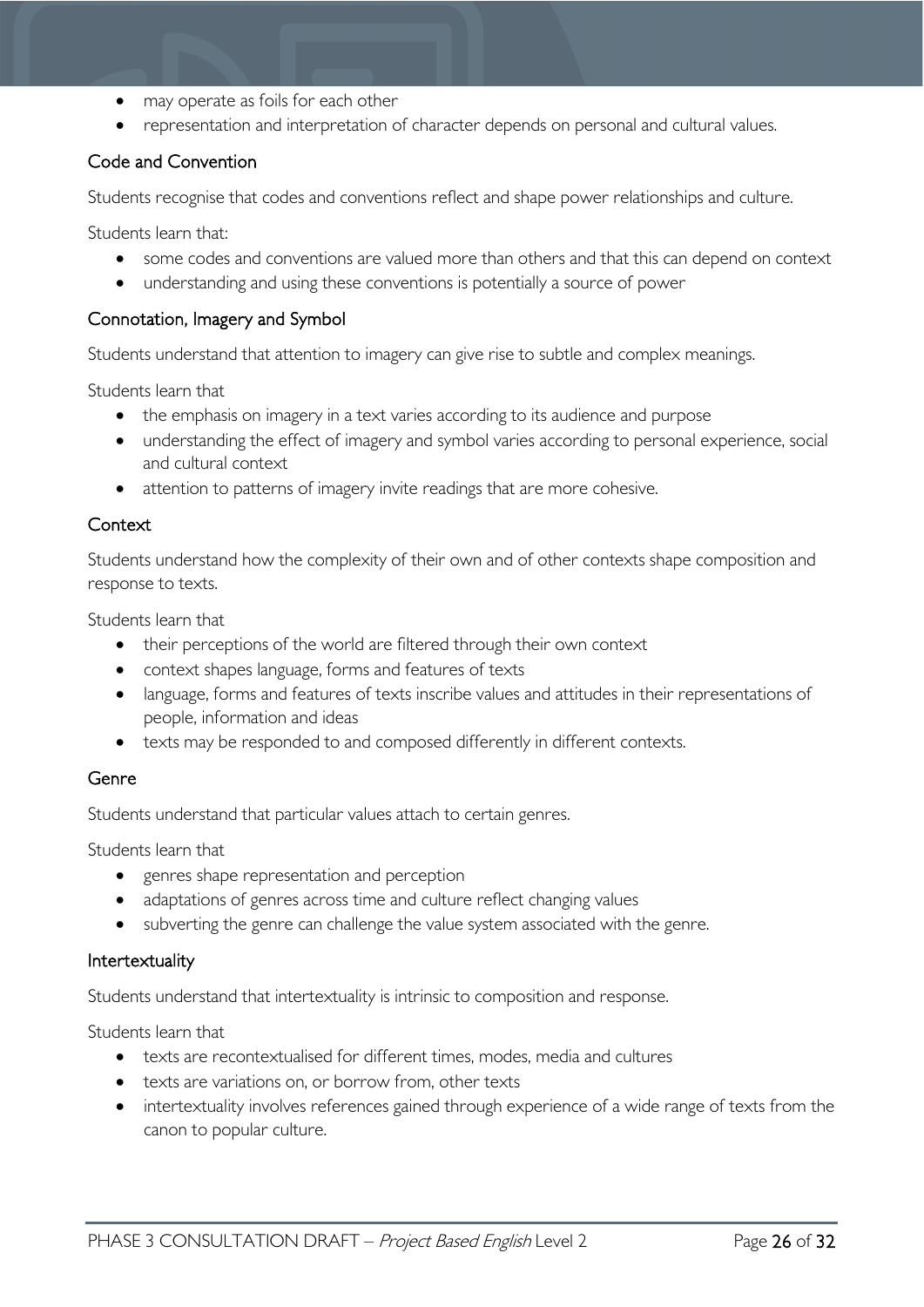#### Literary Value

Students understand that texts are valued within personal and cultural value systems and that these may change in different historical and cultural contexts.

They learn that

- texts have been valued for expressing views about the human condition
- textual patterning is aesthetically pleasing
- understanding of literary value may vary across time and culture
- texts that open up new ways of thinking about ideas and values are culturally significant.

#### **Narrative**

Students understand that narrative provides structures for expressing ideas and values.

Students learn that

- stories represent broad aspects of humanity, society and culture, made particular and personal to interest the responder
- stories often revolve around complication or conflict (internal, between characters or of a character with society), which may rise to a climax before falling to a resolution.
- plot structures (chronological, flashback, in media res, circular etc) can control responses to the story
- values are embedded in narratives through selection of details of events and characters and choice of language

#### **Perspective**

Students understand that perspective provides a frame through which we learn to see the world.

They learn that

- the world and texts may be seen through particular frames.
- views of the world may be exploited for particular purposes
- readers and viewers may be positioned to accept particular views.

#### Point of View

Students understand that point of view is the position from which the subject matter of a text is designed to be perceived.

Students learn that

- narrators may be omniscient, limited, deceptive, masking the ideology of the text
- there may be multiple narrators offering different points of view,
- point of view may be through a focaliser,
- a narrator may adopt a satirical tone,
- the point of view can create an emotional response,
- point of view controls the meaning of a text and may be resisted.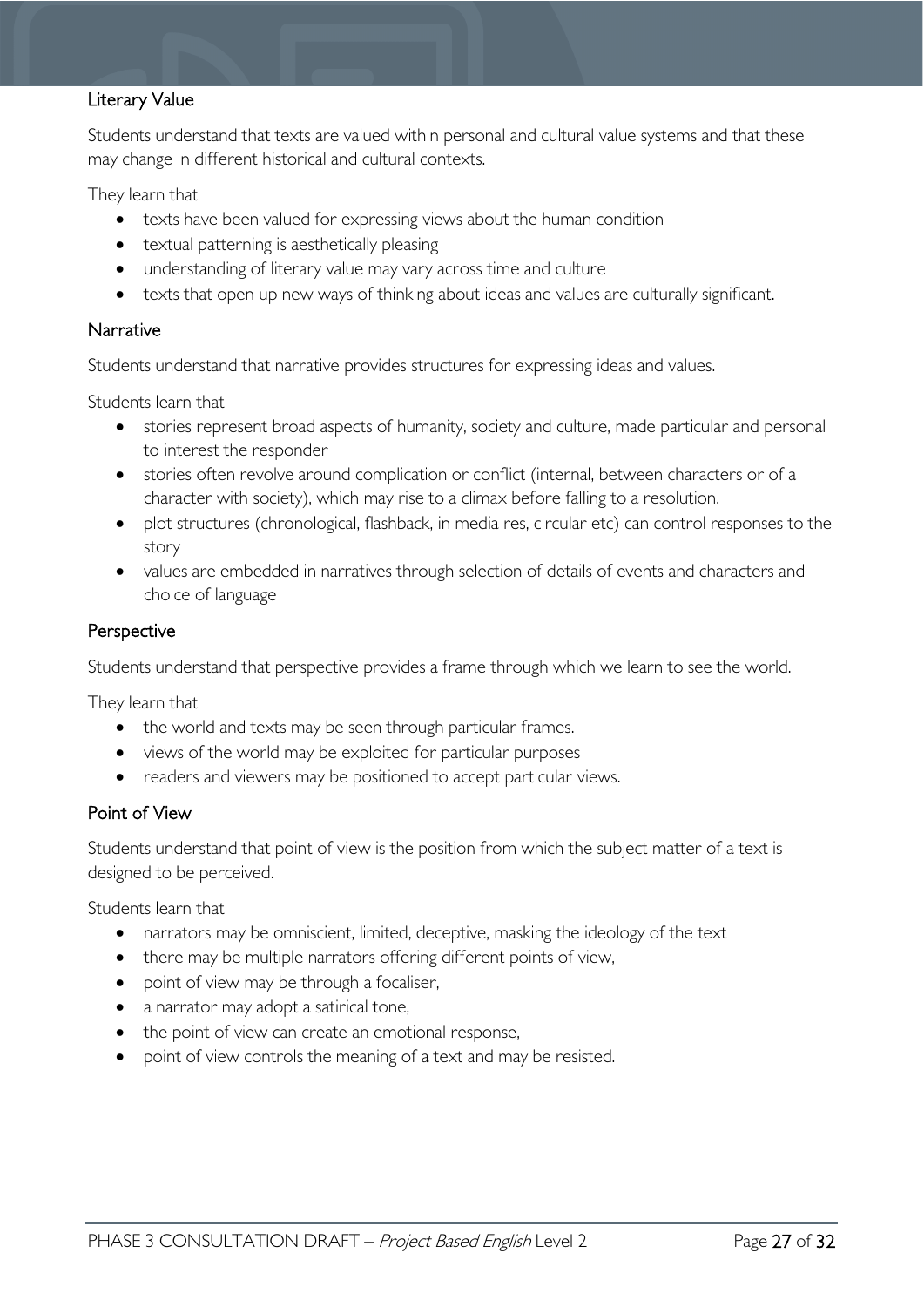#### Representation

Students understand that representation embeds attitudes, beliefs and values.

Students learn that

- representation may be intentionally or unintentionally biased
- representation is influenced by and in turn influences its context
- representation favours or privileges a position by omitting or silencing the views or perspectives of particular groups.

#### Style

Students understand that styles vary and are valued differently.

They learn that style

- can be a marker of a particular author, period or genre
- changes over different historical periods
- varies according to social and cultural contexts, mode and medium
- may be distinguished through the details and nuances of expression.

#### Theme

Students understand that the elements of a text work together to support the theme

They learn that

- themes draw together the elements of a text
- themes can be indicated through patterns in texts such as a motif, parallel plots or characters
- there may be major and minor themes
- themes are traditionally thought to provide insight into the world view of the author
- themes may be challenged by considering representation in the text from a different perspective.

### <span id="page-27-0"></span>Appendix 8 – Texts

During the course learners must study at least:

- two (2) fictional texts of which one (1) is written
- two non-fiction texts of which one is written
- one film/documentary film
- one media or multimedia text.

Additionally, the selection of specific texts for study will also be guided by consideration of the study of:

- at least ONE (1) Australian text
- Tasmanian Texts
- Indigenous Literature
- Asian Texts.

Texts are selected from a range of cultural contexts, valued for their form and style and are recognised as having literary worth or artistic value.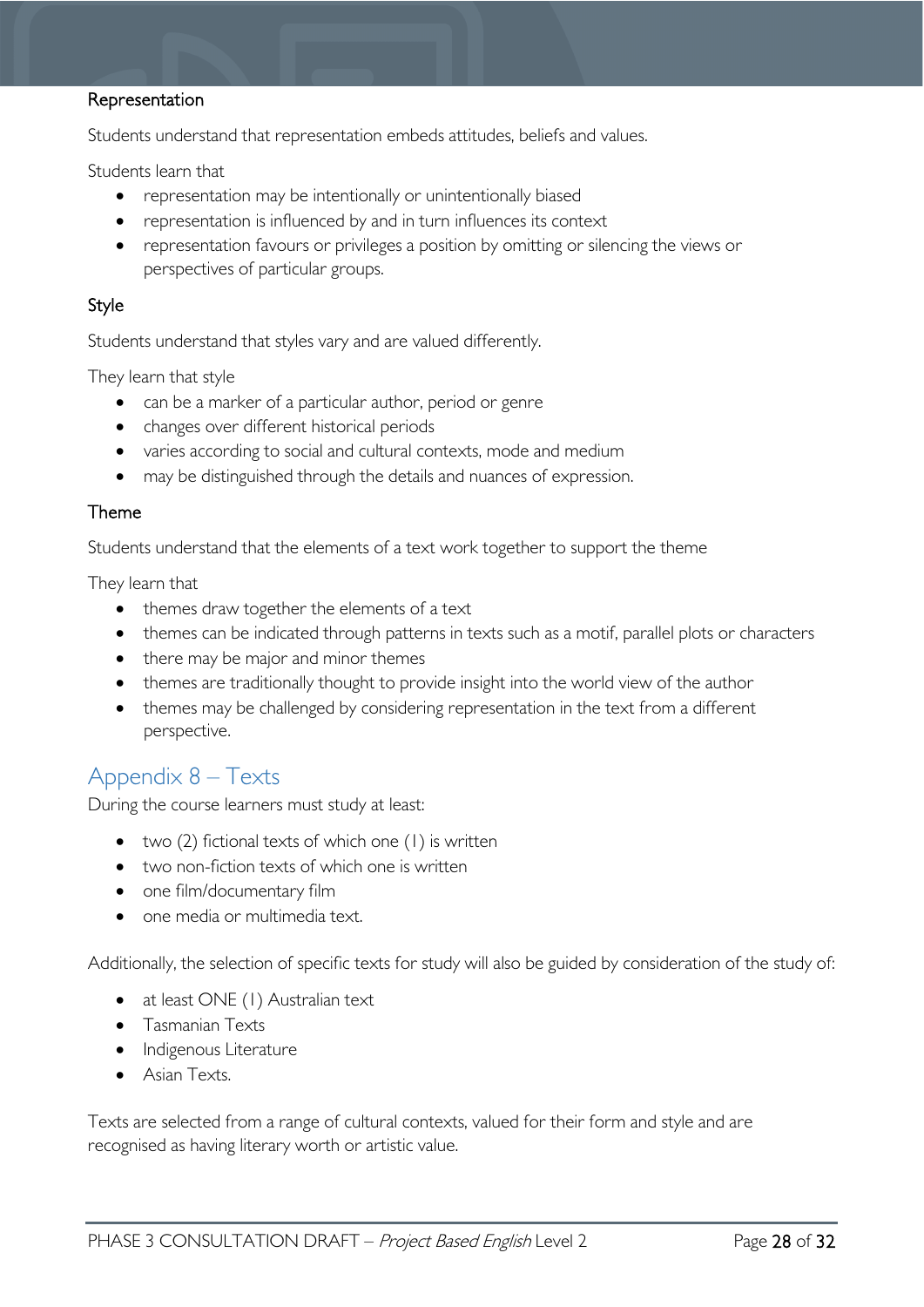Forms of texts for Project Based English Level 2 include literary texts (see Glossary definition) and non-literary texts, such as:

- fiction novels, short stories, plays, poems, song lyrics, films, television programs, computer games
- non-fiction biographies, journals, essays, speeches, reference books, news reports, documentaries
- media texts newspaper articles, magazine articles, editorials, websites, advertisements, documentaries, radio programs
- everyday texts blogs, films, television programs, comic books, computer games, manuals.

Texts will be drawn from complex and unfamiliar settings, ranging from the everyday language of personal experience to more abstract, specialised and technical language drawn from a range of contexts. Texts provide important opportunities for learning about aspects of human experience and about aesthetic appeal.

Texts can be written, spoken (dialogues, speeches, monologues, conversations, radio programs, interviews, lectures), multimodal (picture books, graphic novels, web pages, films, television programs, performances, advertisements, cartoons, music videos, computer games, maps) and in print or digital/online (books, CD-ROMs, websites, computer games, social networking sites, email, SMS, apps).

Texts are structured for particular purposes, for example, to retell, to instruct, to entertain, to explain and to argue. Teachers may select whole texts and/or parts of texts depending on units of study, cohorts and level of difficulty.

### <span id="page-28-0"></span>Appendix 9 – Learning Processes

New South Educations Standards Authority (NESA)

The learning processes described below are taken from the English Textual Concepts and are included as a means of enacting the three key features of Transdisciplinary projects that guide teaching and learning.

#### Understanding

#### What it is

Understanding occurs when new information and ideas are incorporated into a student's existing knowledge framework. Students link new ideas and information to prior knowledge and apply these in specific circumstances, appreciating underlying principles. Understanding is developed within particular contexts and allows students to elaborate on, make connections and ask questions about their new knowledge. Students are gradually able to generalise upon this knowledge and transfer it to new contexts.

#### Why it is important

Understanding is prerequisite for learning. Its flexibility allows students to engage critically and creatively with knowledge by making connections, explaining, inferring, predicting, speculating and problem solving. When a student understands, information is retained longer and can be built upon to acquire further understanding. Understanding also includes the realisation of what needs to be learned and allows students to be active in constructing their own course of learning.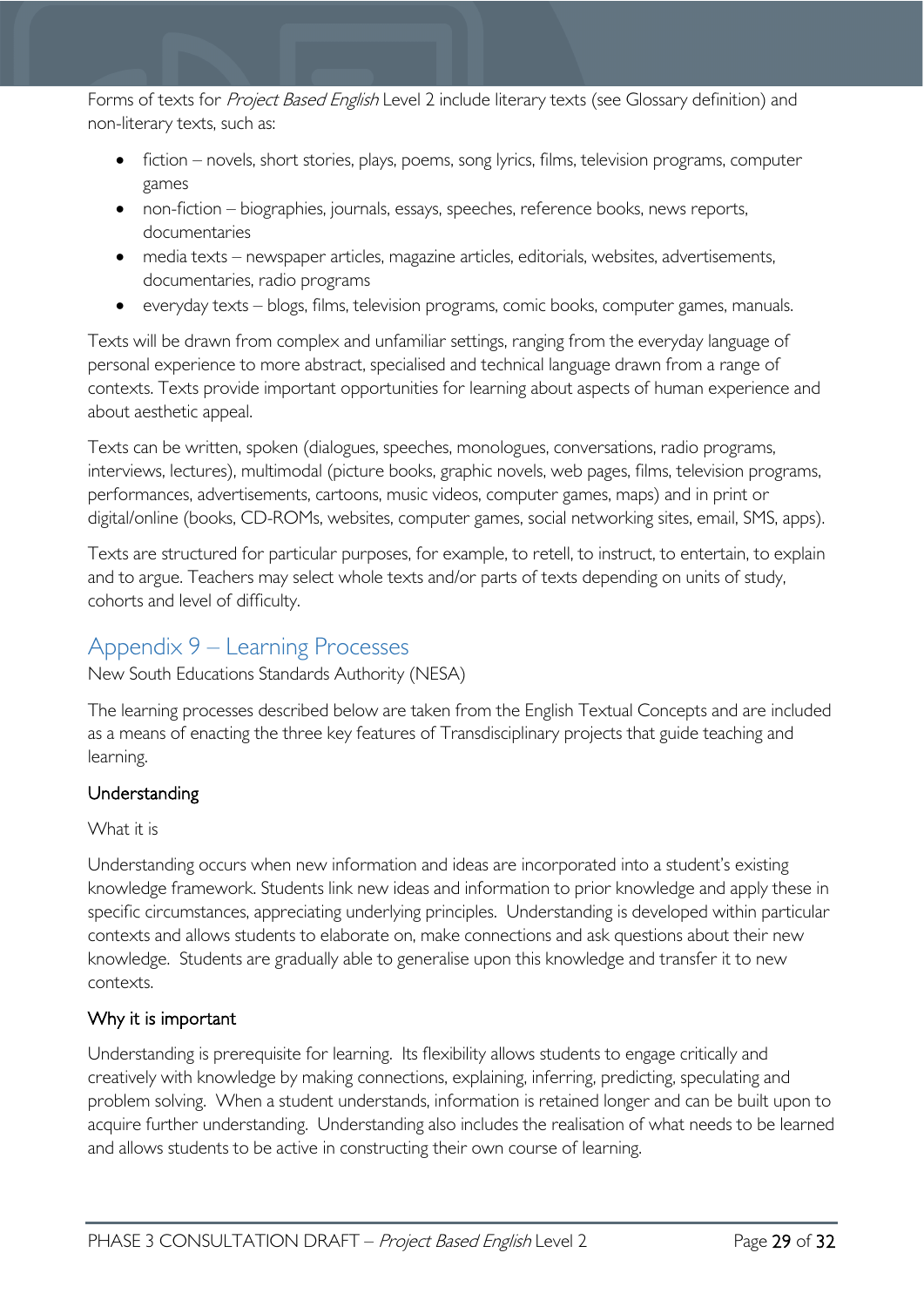#### **Connecting**

What it is

Connecting is recognising relationships between texts and between texts and our own lives. Every text we encounter is considered against our previous textual experiences as we build up a breadth of knowledge and understanding about the ways composers and responders construct meaning. We connect the text to our own worlds and to the world of other texts in order to create meaning. As our encounters with texts extend we have more texts with which to read our world.

Texts can be connected in many different ways:

- Through identifiable links to our own personal worlds
- Through exploring common experiences, stories and ideas
- Through sharing the same context
- Through sharing the same style, genre and codes and conventions

#### Why it is important

Making connections between texts forms a basis for comparing them and provides a different context in which to make judgements about each. Making connections also enriches students' understanding of each text, the worlds it inhabits and the way it is composed and responded to. Seeing connections is a source of delight and understanding how texts may connect forms the basis for students' own composing as they perceive possibilities through experimenting.

#### Engaging Critically

#### What it is

Students engage critically with a text when they make judgements about a text based on systematic analysis. The kinds of judgements they make will depend on their approach to the text which brings with it assumptions about the nature of texts and ways of reading them. For example, one approach could be to see the texts as reflecting reality and address issues of truth in that depiction. Another approach would be to see a text as a product of power relationships in terms of what lies at the centre and what is marginalised, evaluating the text in terms of how it suppresses certain interests and intervening to promote others. Critical engagement involves making judgements and recognising the critical framework through which these judgements are made.

#### Why it is important

Students' critical skills will help them evaluate the multiplicity of texts that they encounter in their lives. This will allow them to understand what is valued in society and their culture, so providing certain kinds of access and rewards, to themselves and to society as a whole. To steer through the sometimes diverse values they encounter and the speed of change of today's world they also need to understand how we make value judgements and how values change over time.

#### Engaging Personally

#### What it is

Students engage personally when they experience interest, pleasure and personal significance in texts and the ways they are constructed. However, personal engagement goes beyond simple pleasure and affirmation of the familiar; it comes from an emotional and intellectual engagement which can lead to reconsideration of an initial impression.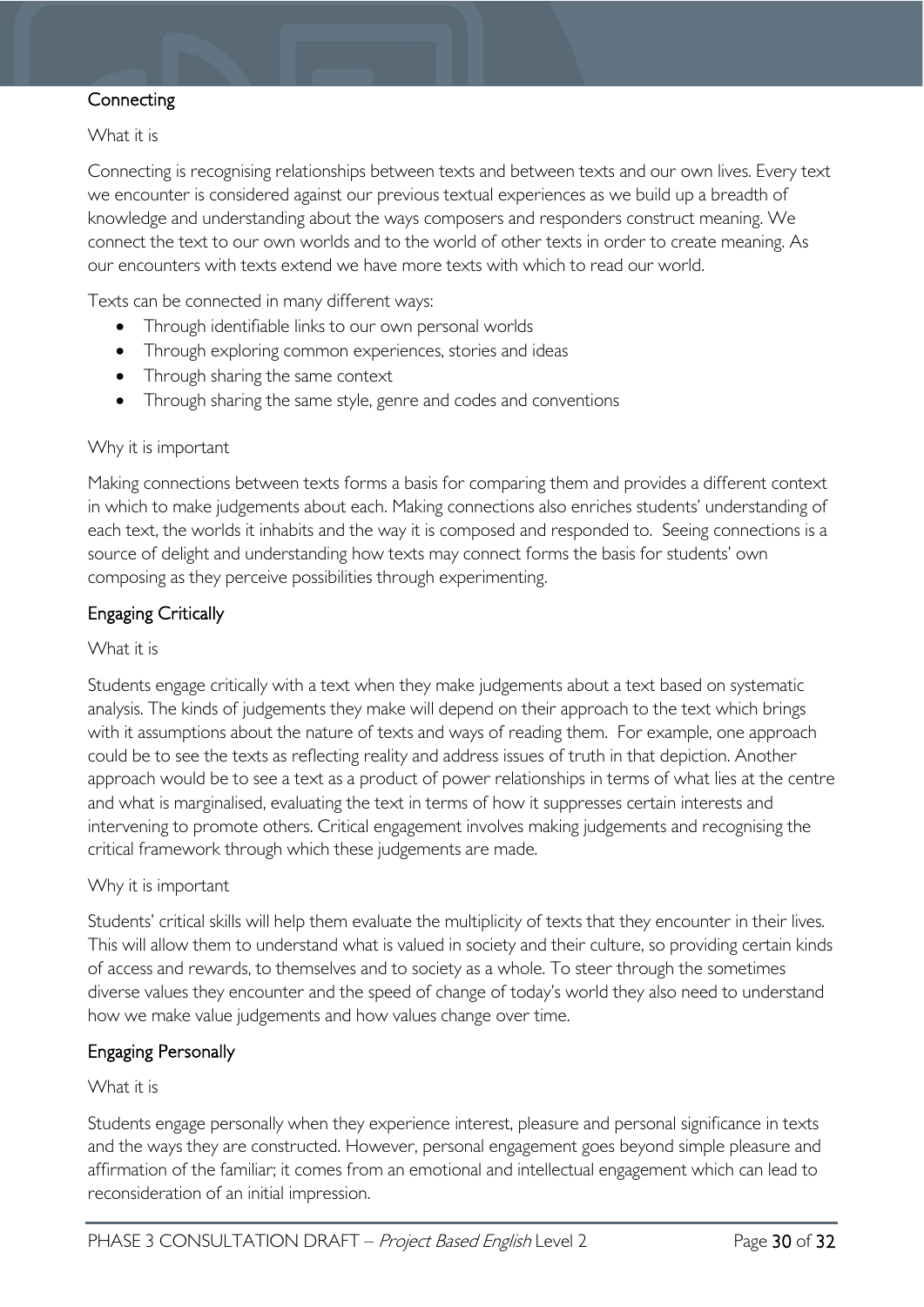Engaging personally may include:

- personal identification with the characters, situations or ideas in a text
- intellectual engagement with ideas individually and collaboratively
- the expression of personal voice
- pleasure in the text
- enjoyment of aesthetic qualities
- valuing texts
- recognition and appreciation of the power of language to express human experiences and communicate ideas.

#### Why it is important

Engaging personally with a text can facilitate and be influenced by deeper critical and imaginative response to its representation of their wider world. Personal engagement with texts encourages students to express with discernment, confidence and with an authentic voice, ideas, opinions and values in their own compositions.

#### Reflecting

#### What it is

In reflecting, students think about what they have learned, how they have learned, what they feel about the learning. They draw conclusions about their own learning processes and the value of their learning.

Reflecting involves understanding one's own personal capacities and processes and fosters a problem exploring disposition; this encourages student curiosity leading to a recursive process of experimentation in the belief that there can be more than one possible solution.

#### Why it is important

Reflecting on one's own learning process develops a student's capacity of learning how to learn, a foundation for living and working. Knowing how one responds to verbal and visual texts and why one does so in particular ways is an important skill for an engaged and critical citizenry.

Through reflecting a student can develop knowledge of their own learning style and the development of a range of learning skills such as collaborative skills, independent investigation, monitoring one's own progress or evaluating one's own learning.

#### Experimenting

#### What it is

Experimenting is the process of applying knowledge and skills creatively and critically in order to develop deep understanding. Students manipulate language, form, mode and medium to express ideas, values and opinions in innovative and meaningful ways. Experimenting is as much a demonstration of critical as imaginative faculties and, through the interdependence of these, students engage in thoughtful recreation and innovation.

Students need to experiment imaginatively with language in playful ways. Through the exploration of language and ideas they develop an appreciation for aesthetic qualities of texts and understand the power of language to transform and re-interpret experiences. Experimenting enables students to stimulate and express their imagination and natural curiosity to make connections in their world.